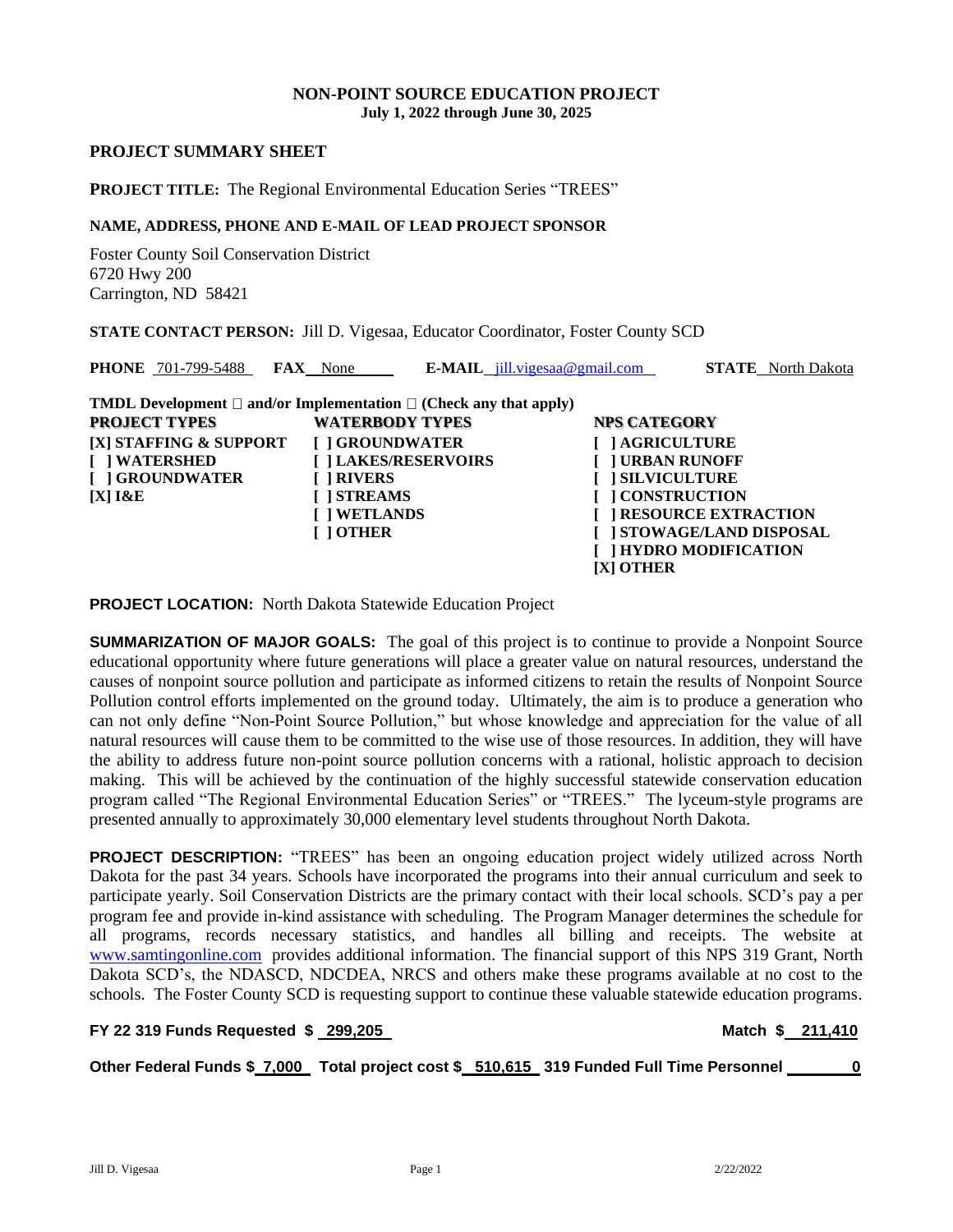#### **2.0 STATEMENT OF NEED**

**2.1** Water quality issues are one of the main priorities for Soil Conservation Districts in North Dakota. The impacts of water quality concerns are a vital part of the goals of conservation programs. The Foster County SCD recognizes that to retain any lasting results in conservation efforts implemented today, those efforts *must* be coupled with the education of future generations. The future generation will then have the understanding they need to retain Best Management Practices on the land and make informed decisions that will continue to preserve and protect our natural resources. It is to this end that the Foster County SCD designed and continues to promote a non-point source pollution educational series entitled: The Regional Environmental Education Series.

This ongoing project, "TREES," is already a component of the North Dakota overall NPS I/E strategy. As stated in the North Dakota NPS Management Plan, delivery of a balanced information and education (I/E) program throughout the state is a critical component of the NPS Pollution Management Program. The NPS plan states that the primary purpose of the pollution education network is to "establish the knowledge base needed to ensure NPS pollution impacts are always considered by individuals involved in natural resource management, whether they are agricultural producers, consultants, engineers, homeowners, or federal/state/local agency personnel." NPS Watershed projects would have limited success if they only addressed NPS water movement, without consideration of soil use, plant and animal life present, human use, air quality, culture significance and financial needs. Similarly, an education program that only defines the concept of non-point source pollution would have limited value and success. NPS education must be addressed in a way that students not only understand the issue of water pollution but also develop an appreciation for their own personal responsibility in managing all our resources wisely.

The programs are designed to educate youth and adults, in an entertaining way, about environmental concerns that affect all members of society. The programs are unique lyceum-style presentations which incorporate character roles, acting, visual aids, educational materials, and audience participation to effectively educate about such issues as water quality, non-point source pollution, and the depletion of our natural resources. The programs are also an integral part of most Eco-Ed Programs, Water Quality Festivals and the Envirothon State competition.

It is very important that students have the opportunity to participate in the "TREES" series. Before students can begin to understand and define nonpoint source pollution, they must first learn that water is a limited natural resource and vital to life. They learn the water cycle and how humans utilize water. These concepts are addressed in Programs Ia and Ib for younger students and set the basis for the next programs in the series. Program II explores water quality through the perspective of the weasel family and the fact that humans need to be responsible for taking care of the land/water resources. Programs IIIa and b are fast action game shows that expose the students to many aspects of resource conservation and more specifically introduce them to Non-Point Source pollution and its definition. The final program to be introduced, Program IV is a perfect tie to the elementary curriculum with Lewis and Clark information presented as a tool to further reinforce to students the importance of caring for the land/water resources. Their fascination with Lewis and Clark encourages them to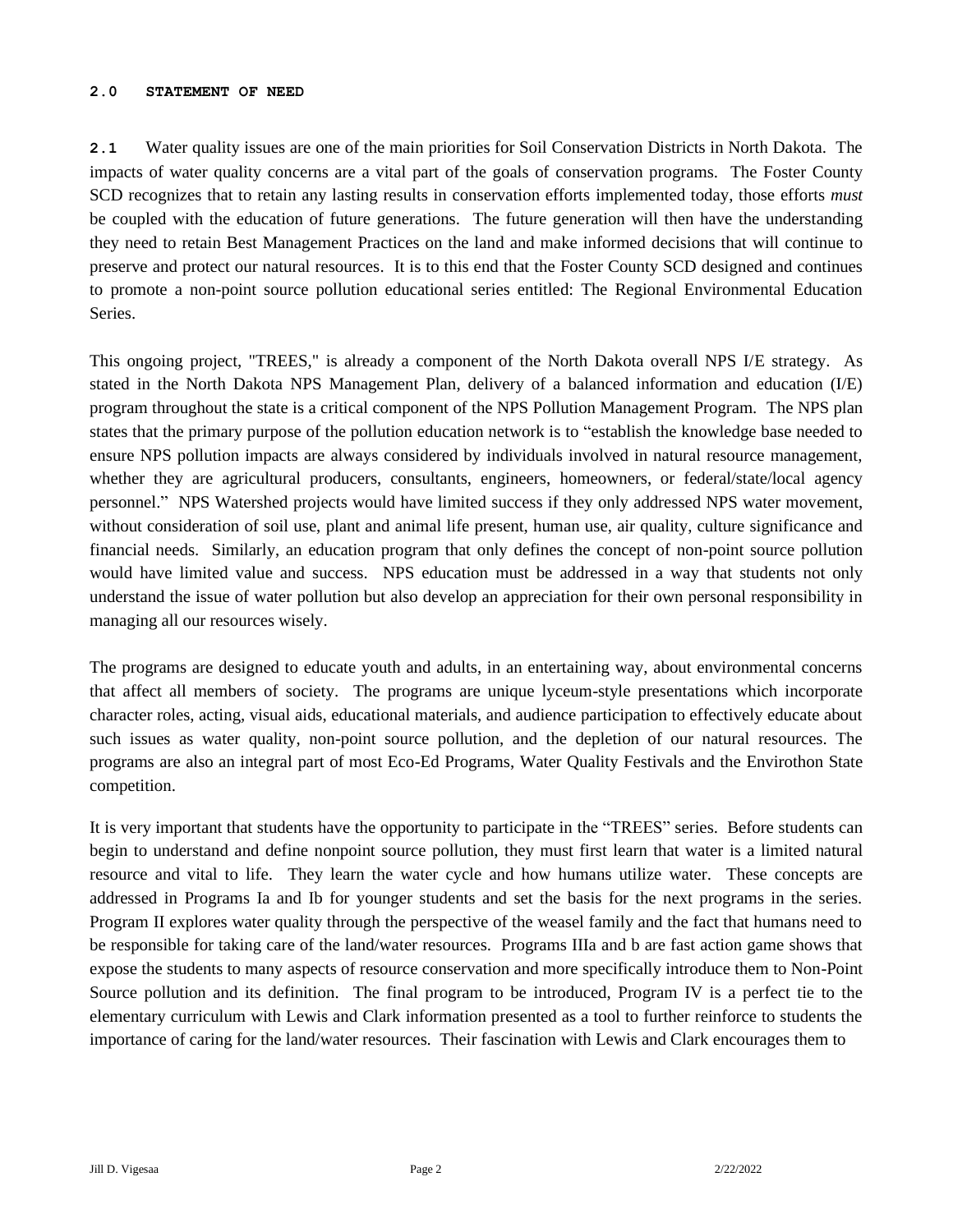have the adventuresome spirit of being pioneers in protecting the land/water. It could be stated that 100 percent of each program is focused on water quality and NPS, since teaching students to value and care for water resources is the ultimate goal of the series. A more detailed description of program content is included in *Appendix D*.

It should be noted that the ability of "extra-curricular" type programs to be received in schools is being further limited with the focus on achievement and pressure to show student success on standardized testing. If programs do not tie to standards or common core requirements, schools are reluctant to take additional class time away from the students. It is also becoming more challenging to work around all the student testing times. Many of the schools are also frustrated by this but have continued to make an effort to fit in the Project "TREES" programs.

The rural nature of many North Dakota schools also makes access to programs that relate to natural resources and water quality limited. It is vital to them that this quality education opportunity continues to be offered. Comments such as one from Kathy Barnett, Principal at the Victor Solheim Elementary School in Bismarck are common. She writes in part, "*I can't tell you how much we appreciate having Tom Gibson come to our school each year to talk about history and conservation. He is such a talented speaker that he is one that we never miss including on our yearly schedule. His sense of humor, of course, is delightful but more importantly, he carries an important message that students of all ages can understand and transfer.*" Part of the success of these programs has been the approach to learning that the educational community supports. Some programs that are offered in the schools lack any tie to the class curriculum content for the grade level. Educators also realize the value and effectiveness of an approach to learning that addresses issues before the students every year. The "TREES" programs seek to present the educational information in a positive format. They not only teach some of the potential sources of NPS, but also emphasize the efforts to protect against such contamination occurring.

The Foster County SCD has a solid reputation for managing the program efficiently. They are involved in many aspects of education, with Project "TREES" being one of their most successful projects, impacting the entire state of North Dakota. The project is currently operating in its 28<sup>th</sup> year utilizing grant funds and the number of students reached by these programs each year is remarkable. With huge growth each year, the 2002-2003 grant year ended with a total of 590 programs being presented and over 41,000 participants! In recent years, with just one presenter (Tom Gibson) traveling the state, the maximum number of presentations has been limited to 500. With a total enrollment in ND schools of approximately 68,000 K-6 students, the number reached by the "TREES" programs in *one year* is over 60%. When the number of students that the program is reaching each year is compared to the total 319 NPS funds that have been expended for the program, the cost per student is approximately \$3.50. (*See Appendix B*)

The "TREES" programs are the *only* statewide lyceum-style presentations on topics such as water quality being offered in North Dakota. The "TREES" programs complement existing curriculum material offered by agencies such as NDSU Extension Service, the ND State Water Commission and the ND Forest Service as well as projects such as Food, Land & People, Eco-Ed, WET, WILD, and Project Learning Tree. The coordinator and presenter of "TREES" attend or assist in facilitating for these agencies as requested and encourage educators to follow-up their programs with complimentary conservation materials. To be efficient and informed on the many educational aspects of conservation, and because of the reputation of the "TREES" programs, the Program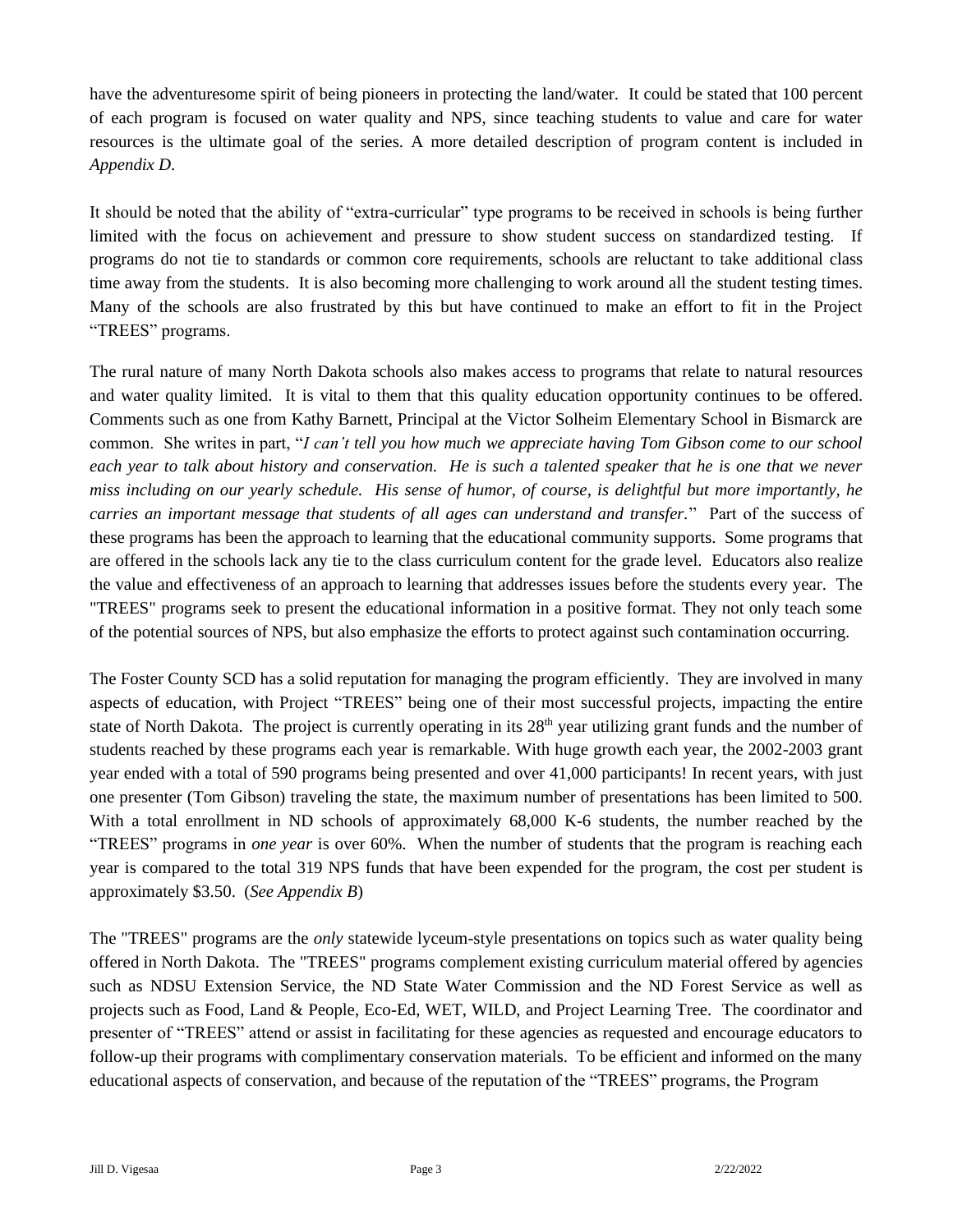Manager, Jill Vigesaa, has been very active in many natural resource educational efforts. In 1984, a National Curriculum Development Committee, Project Food, Land & People appointed Vigesaa to their National Steering Committee. In 1997, Vigesaa was elected to serve as Secretary of that National Committee and continues that role to date. While serving on the national committee, Vigesaa has had the opportunity to share information on the success and content of the "TREES" NPS Education Project as well as become better educated in her role as program manager. In 1998 Vigesaa was appointed to serve on the state Ag in the Classroom Council. Vigesaa has served a very active role on this board in implementing FLP Workshops across the state as well as providing "TREES" presentations at these workshops. In 2010, Vigesaa was selected from nominations across the country to receive recognition as the "Agriculture Advocate of the Year" from the USDA Ag in the Classroom Consortium.

The "TREES" project has obtained a reputation in schools as a quality education project and one that the students have both enjoyed and benefited from participating in. In addition to being very successful in reaching students, the project has managed funding efficiently.

**2.2** The target audience for the presentations is based on the educational content of the program. Three programs, identified as Ia, Ib and IV, have content targeted for grades K-3. Programs IIIa, IIIb and IV are geared towards an audience of 4th-6th graders while Program II is suitable for any age audience. (See Appendix D for more complete descriptions) The average audience of students per program is about 60. The yearly total audience will therefore be dependent upon the funding level.

This project draws together the mutual concerns of Soil Conservation and the Clean Water Act. Many of the goals that Soil Conservation Districts are attempting to reach can be shown to have a direct correlation and positive impact on water quality. Increased residue on the land, a major educational emphasis of Soil Conservation, will reduce non-point source pollution as well as controlling erosion. Watershed Projects developed by local Soil Conservation Districts and funded through the NPS 319 Task Force continue to take shape across North Dakota. Foster County SCD has also worked with other 319 projects, including the Multi-County Pipestem Creek Watershed Project and the Kelly Creek Project. They understand that joint educational efforts are very beneficial for EPA and Soil Conservation Districts.

### **3.0 PROJECT DESCRIPTION**

**3.1** The Goal of Project "TREES" is to increase the awareness and understanding of non-point source pollution, natural resource conservation, and the relationships between land use and water quality, by providing quality education programs in the schools. The lyceum-style programs will be presented to approximately 20,000 students at 350 presentations in North Dakota each fiscal year from 2022-2025. Tom Gibson will be contracted by the Foster County SCD to present the programs and Jill Vigesaa will also be contracted as Program Manager.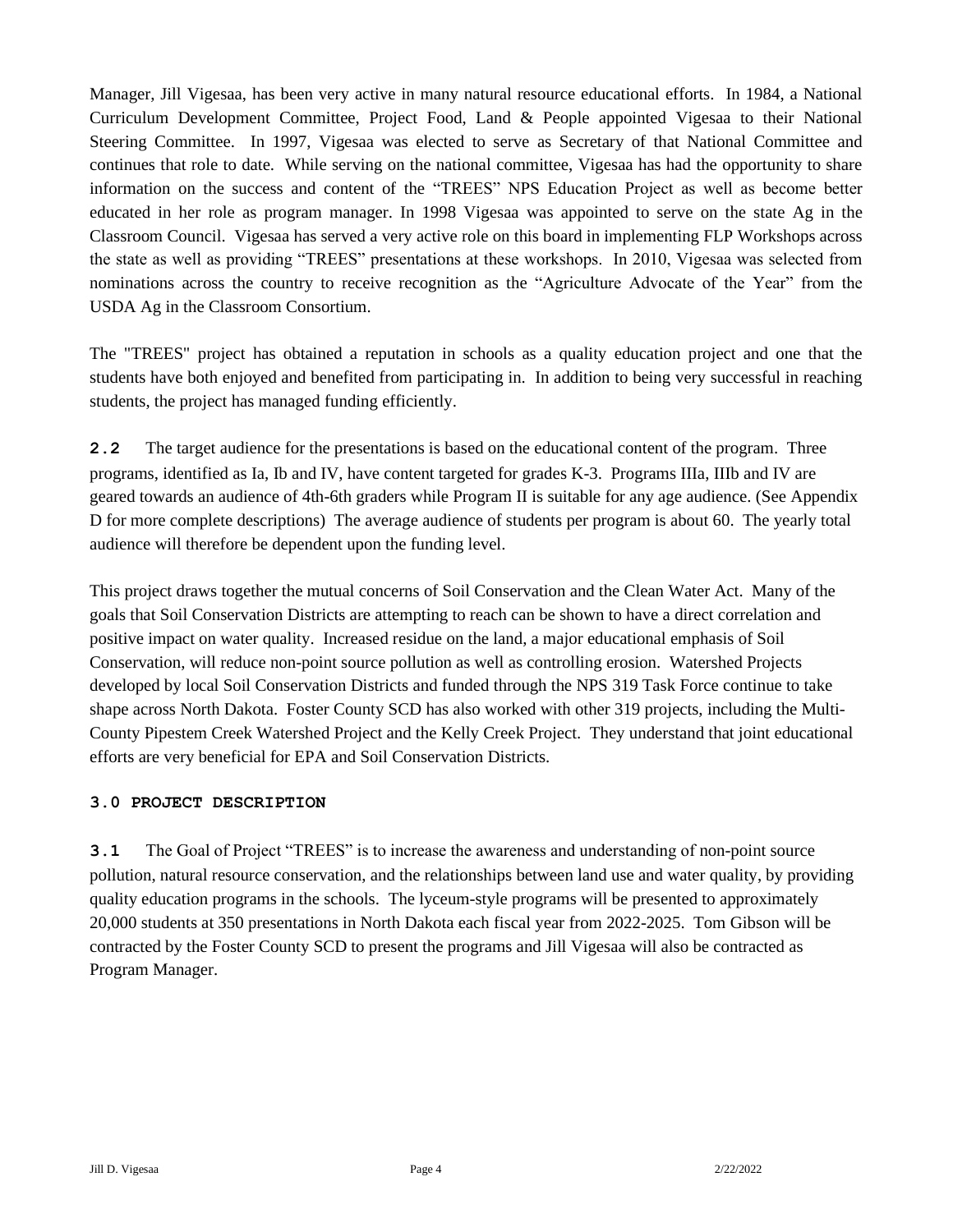### *Objective I Design and Planning of Education Programs*

**Task 1** Secure necessary contract with presenter and Program Manager. Plan the educational content of the programs to be offered during the upcoming school year. Meet with NDDEQ NPS Program Staff as requested, to review programs.

### PRODUCT:

- Contract with Presenter
- Contract with Program Manager
- A minimum of six age appropriate programs targeted for the K-3 and 4-6 grade level students with options for K-12 and adult audiences.

ESTIMATED COST PER YEAR:

- 319 Funding \$150/year
- Foster County SCD Board In-kind \$400/year

**Task 2** Provide Website, Facebook and electronic information with updates on the Project "TREES" programs and contacts. Include credit line to identify EPA and North Dakota NPS Task Force sponsorship as identified in the EPA guidelines. Order any necessary educational materials.

### PRODUCT:

- Website: [www.samtingonline.com](http://www.samtingonline.com/)
- Posts and emails to educational entities
- Education materials to support programs ESTIMATED COST PER YEAR:
- 319 Funding \$500/year
- In Kind Expense \$400/year
- NRCS Federal Funding \$1000

### *Objective II Dissemination of Information and Promotion*

**Task 3** Distribute an electronic newsletter to schools as requested. Utilize e-mail or phone to inform all Soil Conservation Districts of the procedures and cost to sponsor programs. Seek information regarding specific date requests from schools/districts. Have promotional display at the NDASCD Annual Meeting. Review and update website information as necessary. Seek additional funding opportunities.

### PRODUCT:

- Website Updated
- Information to all SCD's and elementary schools in North Dakota
- List of SCD's and schools ready to sponsor/host programs
- Display

### ESTIMATED COST PER YEAR:

- 319 Funding \$2000/year
- Cash Expense Website Support \$500/year
- In-kind Expense Office in Home & SCD's  $$7,200/year$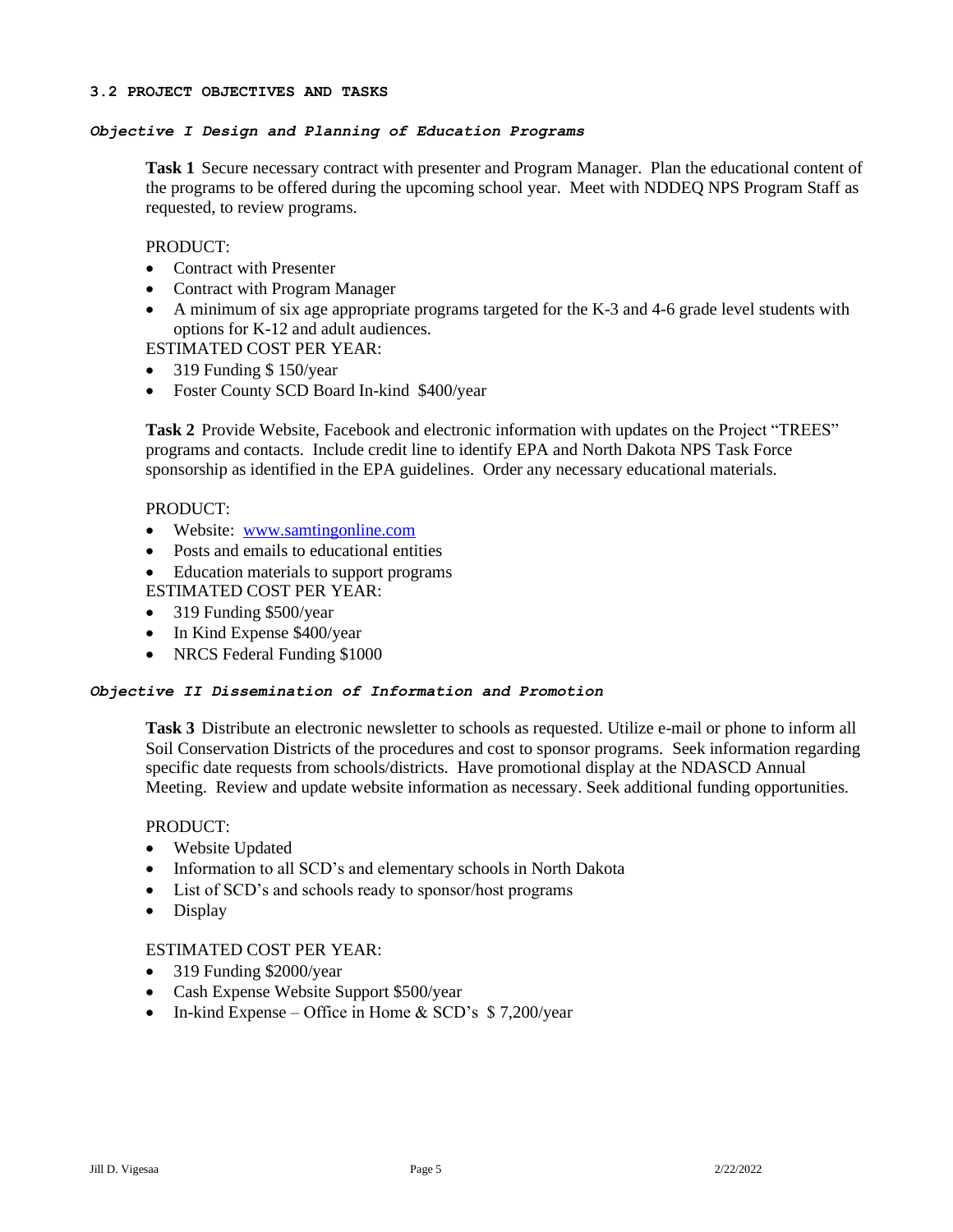**Task 4** Based on requests received; coordinate the travel routes and presentation dates, make arrangement with contractor, and inform SCD's of their scheduling dates and programs to be presented.

### PRODUCT:

• Google calendars with up-to-date information regarding program locations, program choice, grade levels, day/time

ESTIMATED COST PER YEAR:

- 319 Funding  $$ 15,075$ /year
- SCD In-kind Expense \$4,730/year
- Cash Expense NDASCD \$1,500/year

### *Objective III Presentation of Programs*

**Task 5** Contractor presents an average of 35-40 "TREES" programs per month throughout school year; as requested and as funding provides. These programs will be presented both in-person and virtual.

### PRODUCT:

- 35-40 presentations per month @ \$325 per program/per year
- Average 60 students per presentation

ESTIMATED COST PER YEAR:

- 319 NPS Funding \$58,000/year
- Cash ND Soil Conservation Districts \$27,750/year
- In-Kind Expense \$30,000/year

**Task 6** Program Manager prepares billings for sponsoring organization and keeps accounts payable current. Program Manager maintains active in meetings, related activities and workshops of supporting organizations and agencies. Attend SCD Meetings as necessary.

### PRODUCT:

- Billing statements sent to SCD's on a weekly or as needed basis.
- Attendance and participation at AITC (Ag in the Classroom), FLP (Food, Land & People), NDEA (ND Education Association, NDASCD (ND Association of Soil Conservation Districts) and related meetings.

ESTIMATED COST PER YEAR:

- 319 NPS Funding \$3,500/year
- In-Kind Expenses \$ 2,400/year

**Task 7** Program Manager will compile reports indicating location of school, number of programs, number of participants, reports in-kind from all SCD's and reviews evaluations from each county. Annual Reports are submitted to the NDDEQ in September of each year as well as a final project report in September 2025.

### PRODUCT:

- Completed evaluation and assessment information from schools
- Statistics of programs presented
- Timely and accurate reports
- ESTIMATED COST PER YEAR:
- 319 NPS Funding \$ 2,000 Total
- In-Kind Expense \$300/year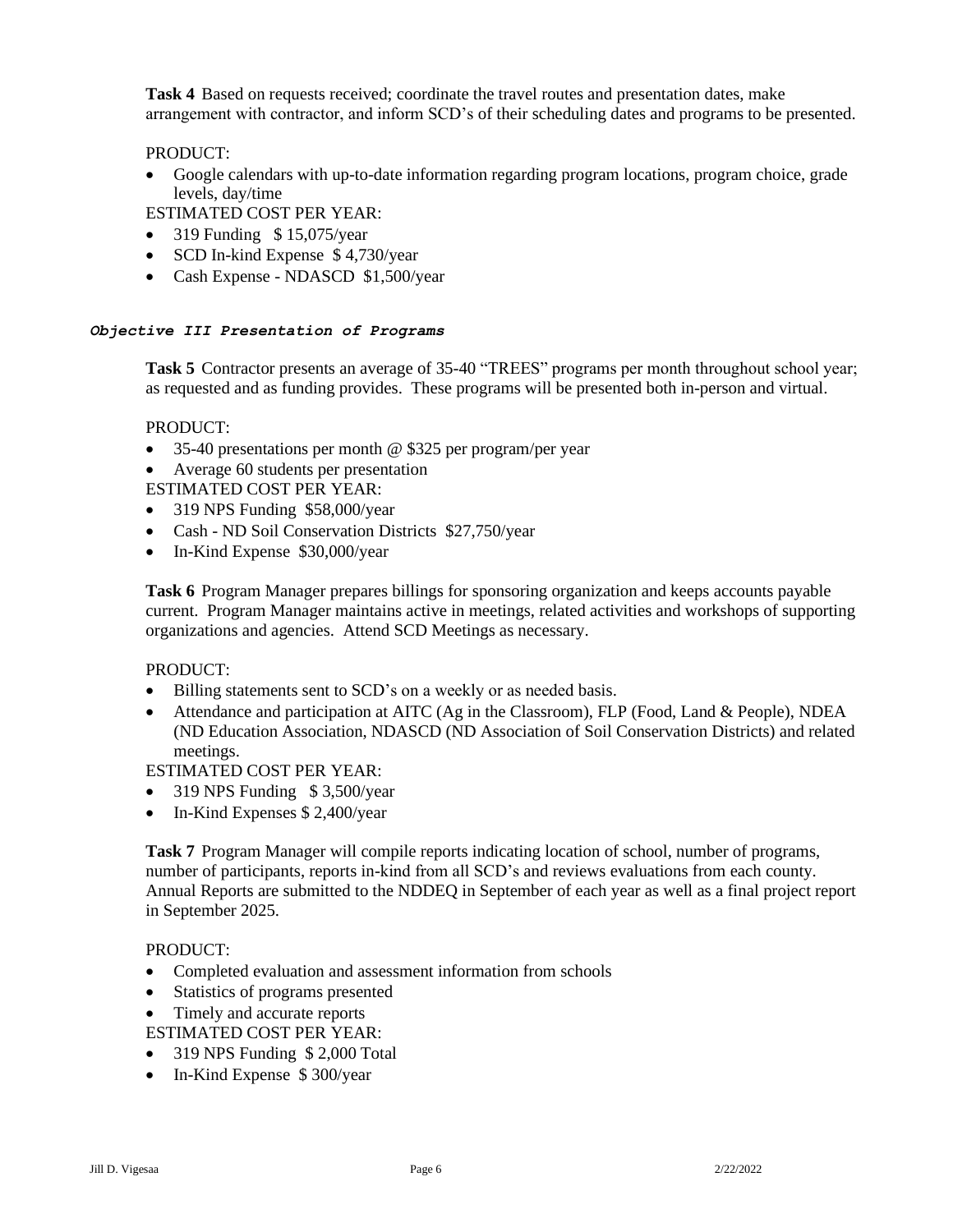| <b>OBJECTIVE I - Design and Planning</b>                                                                                                                                                                                                          |                                                                   |                 |                                                                                    |                                                                            |                                                                            |
|---------------------------------------------------------------------------------------------------------------------------------------------------------------------------------------------------------------------------------------------------|-------------------------------------------------------------------|-----------------|------------------------------------------------------------------------------------|----------------------------------------------------------------------------|----------------------------------------------------------------------------|
| Task 1: Have a Program Manager employed<br>Contract with Presenter for Fiscal Year<br>Approve content of Program to be presented<br>Task 2 Draft and distribute electronic information<br>Purchase necessary program supplies<br>Group 1, 2, 3, 5 | Manager<br>Contract<br>Programs<br>Posts/email<br><b>Supplies</b> |                 | X<br>X<br>X<br>$X$ $X$                                                             | X<br>X X                                                                   | $\times$<br>X<br>X X                                                       |
| <b>OBJECTIVE II - Dissemination of Information and Promotion</b>                                                                                                                                                                                  |                                                                   |                 |                                                                                    |                                                                            |                                                                            |
| Task 3: Do promotional emailing of Newsletter update to SCD's,<br>Schools & Organizations<br>Have booth/programs at NDASCD Convention                                                                                                             | <b>Information</b><br>Displays &                                  | 5000<br>$4 - 5$ | X X<br>X X<br>XX                                                                   | X X<br>XX<br>X X                                                           | X X<br>X X<br>X X                                                          |
| Task 4: Program Manager plans schedules as requested<br>Group 1, 2, 4, 6                                                                                                                                                                          | Presentations<br>Schedules                                        | $12 \text{ mo}$ | x x x x x x x x x x                                                                | <b>x x x x x x x x x x</b>                                                 | <b>x x x x x x x x x x</b>                                                 |
| <b>OBJECTIVE III - Presentation of Programs</b>                                                                                                                                                                                                   |                                                                   |                 |                                                                                    |                                                                            |                                                                            |
| Task 5: Contractor present programs as requested<br>Task 6: Program Manager maintains billing/receipts for all<br>programs<br>Program Manager maintains active role in organzations                                                               | Programs<br><b>Bills/Receipts</b><br><b>Meetings</b>              | $50+$<br>$12+$  | Various 0-0-20-50-60-30-0-70-40-40-40-0<br>Weekly As Needed<br>x x x x x x x x x x | 0-0-20-50-60-30-0-70-40-40-40-0<br>Weekly As Needed<br>x x x x x x x x x x | 0-0-20-50-60-30-0-70-40-40-40-0<br>Weekly As Needed<br>x x x x x x x x x x |
| Task 7: Prepare Semi-Annual and Annual Reports<br><b>Complete Annual Report</b><br>Group 1, 2, 3                                                                                                                                                  | Reports<br>Reports                                                | $\overline{2}$  | X<br>X                                                                             | X<br>X                                                                     | $\times$<br>X<br>X                                                         |

GROUP 1 Program Manager GROUP 3 Foster County SCD<br>GROUP 2 Contract Presenter GROUP 4 NRCS Statewide Sta

GROUP 4 NRCS Statewide Staff

GROUP 6 Soil Conservation Districts (statewide) GROUP 5 ND Department of Environmental Quality Staff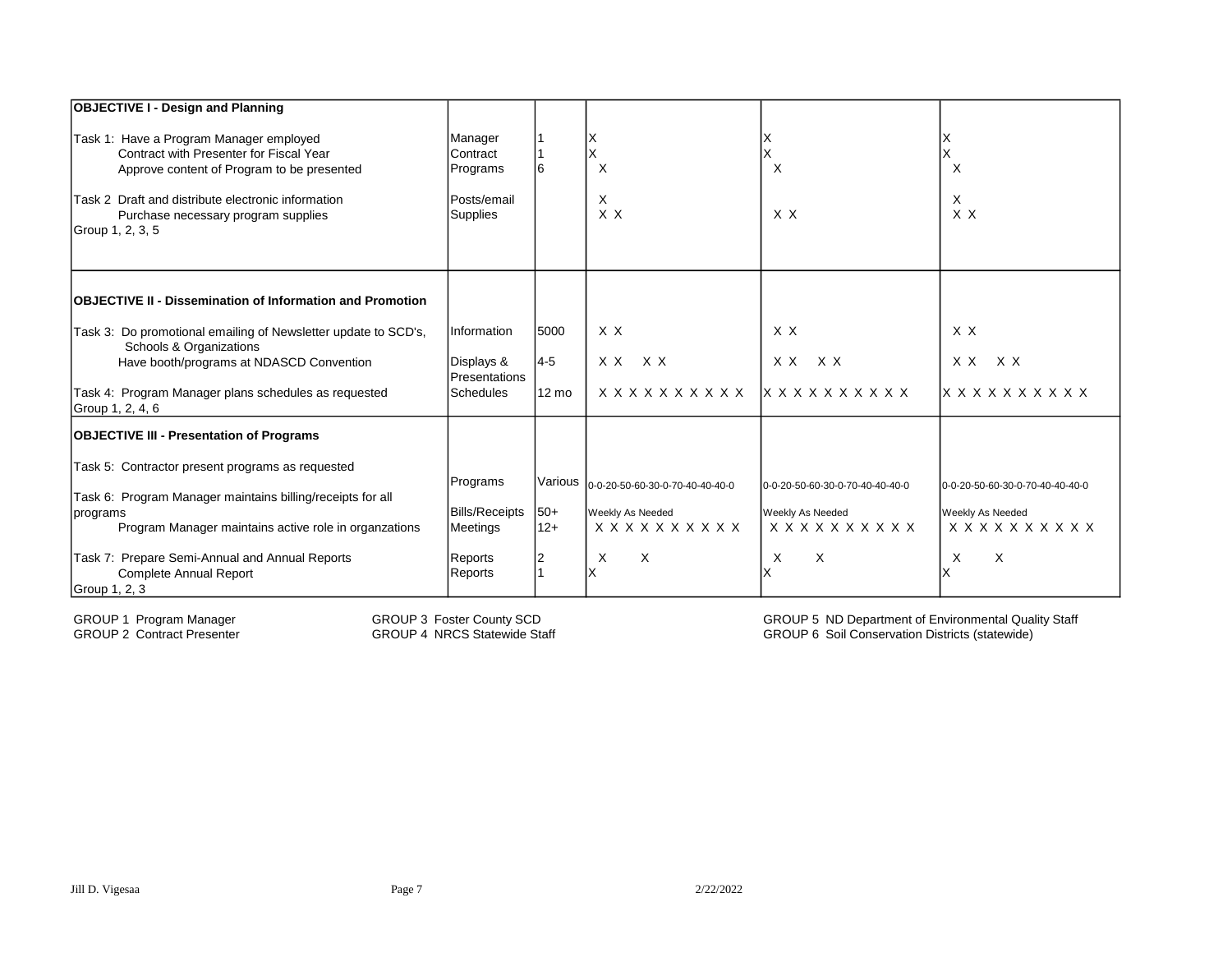**3.4** The coordination of Soil Conservation Districts in implementing this project has been a very successful system. SCD's receive program information from the Program Manager, Jill Vigesaa. They are asked to indicate if they are planning to sponsor programs, the number of schools, and program choice. Upon receipt of this information, Foster County SCD Program Manager Jill Vigesaa sends the SCD a tentative calendar for their schools and they are responsible for contacting the individual schools and making final schedules. The sponsoring SCD calls/e-mails the Program Manager when scheduling is complete and the information is relayed to the presenter.

### **4.0 COORDINATION PLAN**

**4.1** The Foster County SCD continues to take the lead for the "TREES" program implementation across the state of ND. However, many partnerships have formed with Project TREES and other agencies/organizations to further educational efforts. Soil Conservation Districts and Natural Resource Conservation Service employees work together in each of the counties through a Memorandum of Understanding agreement. Because of their federal nature, in-kind services provided by the NRCS are not tracked and accumulated for use with this grant, but they are an integral part of the program partnerships and success. Tom Gibson, Contractor and Presenter of the programs, has been invited to participate in training and education meetings of the Game and Fish Department, Project Wild, NDSU Extension Service, State Health Department, and the Soil Conservation Districts, as well as other national organization functions, which he does on his own time. Through this cooperative effort, information presented in the programs is consistent with state and local activities and is also the most current information available. In 2006, the ND Farm Bureau Foundation also partnered and assisted the "TREES" Program in purchasing a lap-top computer, which is used extensively by the Program Manager for record-keeping and correspondence related to the "TREES" Project. The professional accounting program "QuickBooks" is utilized for keeping accurate financial records for the project. Excel Worksheets are utilized for keeping statistics regarding the programs and student numbers and the schedules are coordinated through Outlook.

**4.2** Support for the programs is evidenced by the sustained demand for programs each year. Every Soil Conservation District in the state has sponsored local programs and they are anticipating continued funding as well. Without the support of the 319 NPS program, most SCD's would no longer be able to provide this opportunity to their schools. Programs have also been sponsored and paid for by groups other than SCD's such as; the Fish and Wildlife Service, ND State Parks, the Game & Fish Department, PTA groups and 4-H Clubs. The "TREES" programs have become very well-known across the state and receive considerable media attention. Thank you messages and telephone calls of commendation are received by Foster County SCD and sponsoring SCD's. Copies of messages and evaluations are on file and can be made available to the Task Force upon request.

**4.3** Program Manager Jill Vigesaa is very active and involved in working with related conservation education programs. Vigesaa also communicates with other agencies outside ND in receiving education materials and information that can assist in the development of the programs. The Program Manager remains active and involved in serving on and assisting with such committee appointments as the USDA Ag in the Classroom Council and the Project Food, Land & People National Steering Committee. Vigesaa will also work with the NDDEQ NPS Program Staff to review program content and receive assistance in the development of new programs.

The "TREES" programs, targeted for elementary students and presented lyceum style, are the only one of their kind, providing information on water quality issues. Other education programs that are utilized by the North Dakota Game and Fish Department (Project WET and WILD) and the North Dakota Forest Service (Project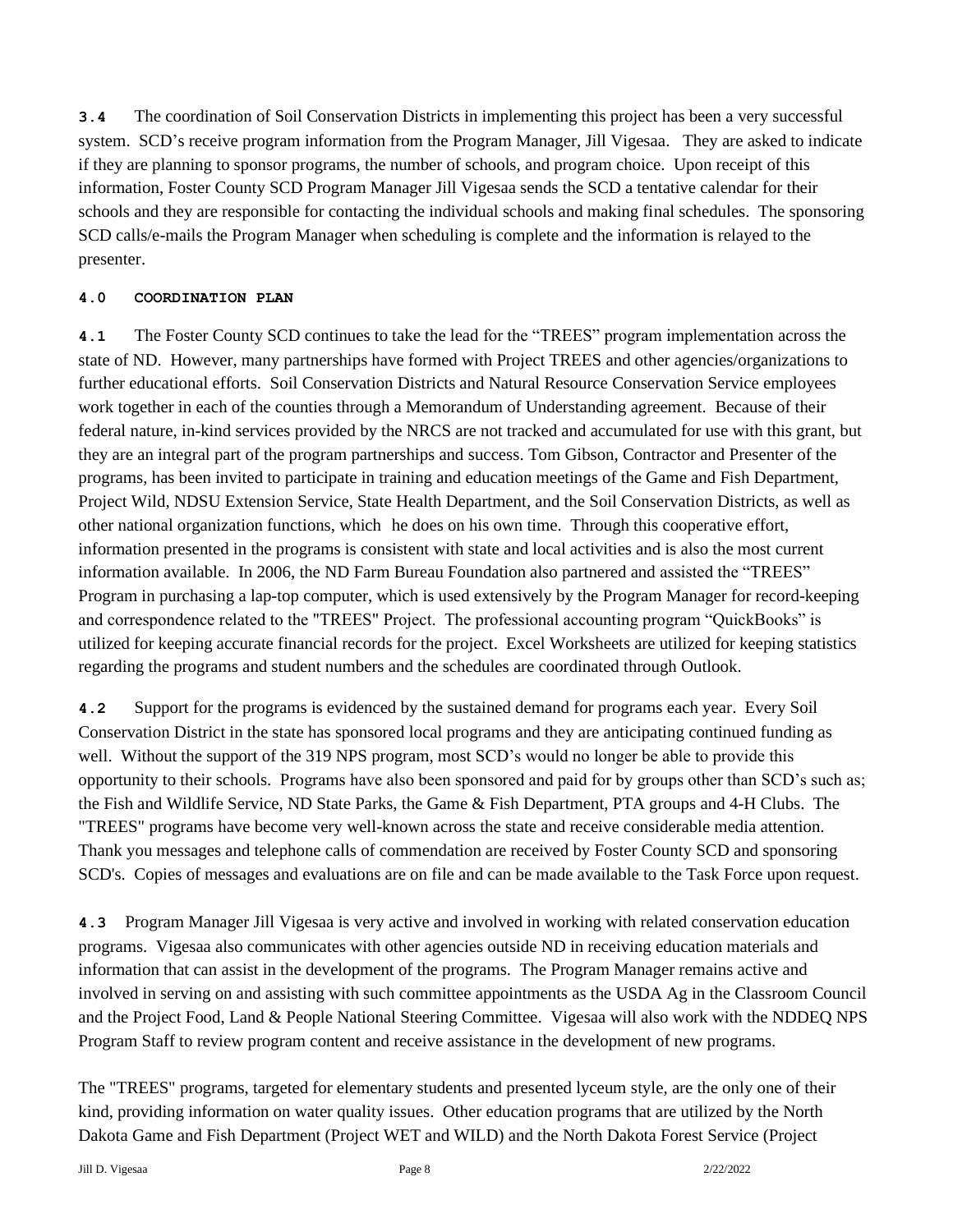Learning Tree) are aimed at providing education and information curriculum to the educators. The "TREES" programs provide a unique opportunity for their students to experience someone new coming into their schools/classrooms and engages them in an entertaining educational program. The "TREES" program is designed as a curriculum enhancement project rather than a curriculum development project.

The ND Nonpoint Source Pollution Management Plan states that to establish wide spread awareness, the target audiences will vary between educational projects and generally cover the entire spectrum including K-12 students and teachers. These programs are not limited to a specific grade level, but a majority of their programming is presented to the grade level(s) noted the *Appendix D*. Each program serves a separate audience yet builds on the previous program.

### **5.0 EVALUATION AND MONITORING PLAN**

**5.1** The Foster County SCD will monitor the project on a biweekly basis to assure that the program goals are being met. Program questionnaires are given to teachers on an intermittent basis to provide feedback on the quality of the programs and any suggestions for improvements. This information is correlated and discussed with the presenter to assure a quality education program. The NDDEQ NPS Program Staff will be consulted to analyze any future programs that may be developed.

**5.2** Evaluation of the programs for effectiveness is difficult to test and measure when effectiveness is determined by increased awareness and attitude changes toward our natural resources. The process of developing non-reader and non-discriminatory testing and statistically analyzing this data is costly and the results may be inconclusive. The programs have also been in existence for over 30 years, so control group students would be difficult to identify. The Program Manager and contractor have provided responsive questions that students were asked prior to participating in the program. These sample questions are included in *Appendix E*. The questions were asked again at the conclusion of the program, and the results were quantified and statistically analyzed. This information was a gauge of the substantive content of the program and not an accurate measure of the attitude change that occurs over time. This type of evaluation required the participation of a school administrator or teacher to provide assistance and required additional time spent at each school for the presenter. The results of the sample assessment showed conclusive evidence that the students were engaged in the learning and their knowledge of water resources and the ability to define nonpoint source pollution was significantly improved. The continued demand and positive response from educators, administrators and students will continue to be an accurate measure when used as a gauge for effectiveness of these programs.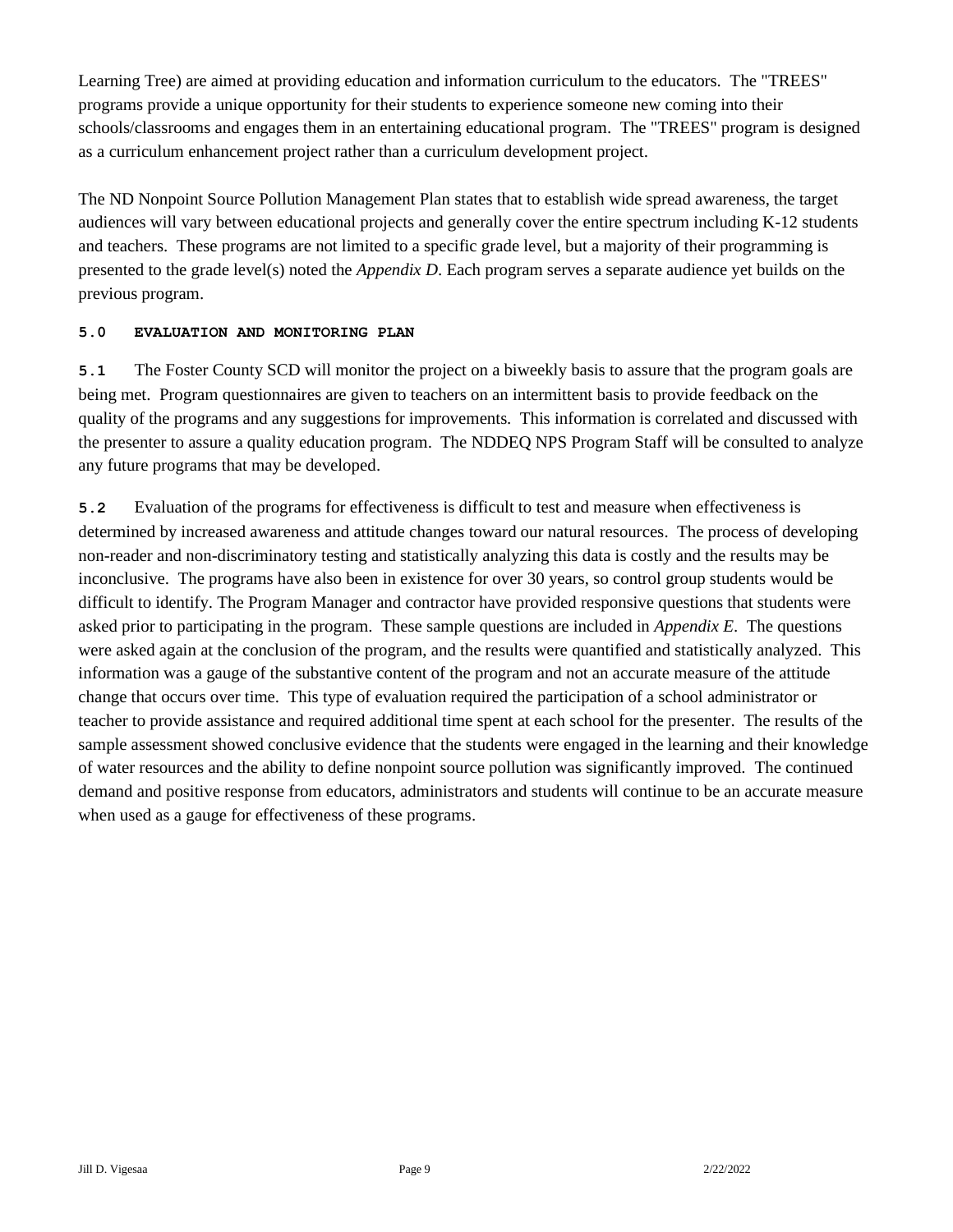### **SFY 2022-25**

| <b>PART I: FUNDING SOURCES</b>                           | 2022-2023                 | 2023-2024                 | 2024-2025                 | <b>TOTAL</b>               |
|----------------------------------------------------------|---------------------------|---------------------------|---------------------------|----------------------------|
| EPA SECTION 319 FUNDS<br>1) FY 22 - 319 Funds            | \$119,683.00              | \$119,683.00              | \$59,839.00               | \$299,205.00               |
| <b>OTHER FEDERAL FUNDS</b><br>1) NRCS (FA)               | $$2,000.00$ *             | $$2,500.00$ *             | $$2,500.00$ *             | \$7,000.00                 |
| <b>STATE/LOCAL MATCH</b><br>1) STATEWIDE SCD'S (TA & FA) | \$40,000.00               | \$40,000.00               | \$26,000.00               | \$106,000.00               |
| 2) ND ASSOCIATION OF SCD'S                               | \$1,500.00                | \$1,500.00                | $$1,500.00$ *             | \$4,500.00                 |
| 3) PRESENTER IN-KIND<br>PROJECT COORDINATOR IN-KIND      | \$20,000.00<br>\$5,000.00 | \$20,000.00<br>\$5,000.00 | \$11,000.00<br>\$5,000.00 | \$51,000.00<br>\$15,000.00 |
| 4) ND SCD EMPLOYEES ASSOCIATION                          | \$500.00                  | \$500.00                  | \$500.00                  | \$1,500.00                 |
| 5) IN-KIND SUPPORT - VARIOUS SOURCES<br><b>SUBTOTALS</b> | \$12,897.00               | \$12,897.00               | \$7,616.00                | \$33,410.00                |
|                                                          | \$79,897.00               | \$79,897.00               | \$51,616.00               | \$211,410.00               |
| <b>TOTAL BUDGET</b>                                      | \$199,580.00              | \$199,580.00              | \$111,455.00              | \$510,615.00               |

FA: Financial Assistance

TA: Technical Assistance

NRCS: Natural Resources Conservation Service

This is included for informational purposes to acknowledge that MOU's between SCD's and NRCS offices allow resources to be shared, which provides a valuable source of in-kind to enable this program to operate efficiently.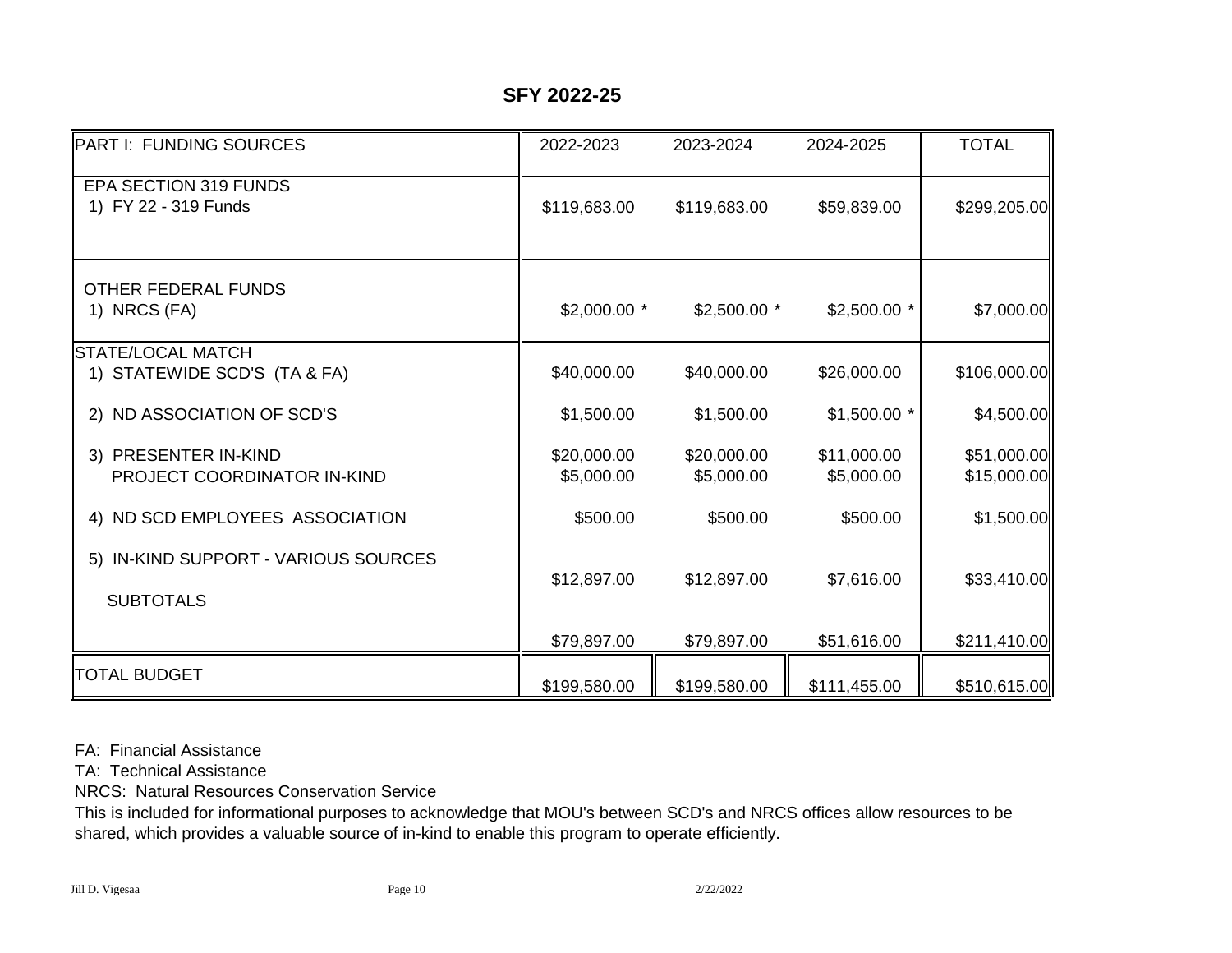#### PART 2: Section 319/Non-Federal Budget

| PERSONNEL/SUPPORT                                                                                                                                                       |                          |                      |                          |                      |                |                     |                           | <b>TOTAL</b>           |                          | <b>CASH</b>     |                         | <b>IN-KIND</b>  |                 | 319          |
|-------------------------------------------------------------------------------------------------------------------------------------------------------------------------|--------------------------|----------------------|--------------------------|----------------------|----------------|---------------------|---------------------------|------------------------|--------------------------|-----------------|-------------------------|-----------------|-----------------|--------------|
|                                                                                                                                                                         |                          | 2023                 |                          | 2024                 |                | 2025                |                           | COSTS                  |                          | <b>MATCH</b>    |                         | <b>MATCH</b>    |                 | <b>FUNDS</b> |
| 1) Program Manager (a)                                                                                                                                                  |                          | 35.100               | \$                       | 35.100               | \$             | 21,500              | \$                        | 91.700                 | \$                       | 9,000           |                         |                 | \$              | 82,700       |
| 2) Travel - Program Manager (b)                                                                                                                                         |                          | 200                  | \$                       | 200                  | \$             | 200                 | \$                        | 600                    | \$                       |                 | \$                      | 600             | \$              |              |
| 3) Internet Service, Office Equipment & Supplies                                                                                                                        |                          | 780                  | \$                       | 780                  | \$             | 780                 | \$                        | 2,340                  |                          |                 | \$                      | 2,210           |                 | 130          |
| 4) Promotional/Workshops                                                                                                                                                |                          | 150                  | \$                       | 150                  | \$             | 150                 | \$                        | 450                    | \$                       |                 | \$                      | 300             |                 | 150          |
| 5) Office Space (c)                                                                                                                                                     |                          | 4,200                | \$                       | 4,200                | \$             | 4,200               | \$                        | 12,600                 | \$                       |                 | \$                      | 12,600          | \$              |              |
| 6) Telephone                                                                                                                                                            | \$                       | 1,200                | \$                       | 1,200                | \$             | 550                 | \$                        | 2,950                  | \$                       |                 |                         |                 |                 | 2,950        |
| <b>SUBTOTAL</b>                                                                                                                                                         | \$                       | 41,630               | \$                       | 41,630               | \$             | 27,380              | \$                        | 110,640                | \$                       | 9,000           | \$                      | 15,710          | \$              | 85,930       |
| OBJECTIVE 1: Design and Planning                                                                                                                                        |                          |                      |                          |                      |                |                     |                           |                        |                          |                 |                         |                 |                 |              |
| 1) Contracts with Presenter and Manager                                                                                                                                 | \$                       | 400                  | \$                       | 400                  | \$             | 400                 | \$                        | 1,200                  |                          |                 | \$                      | 1,200           | S               |              |
| 2) Program Supplies                                                                                                                                                     | \$                       | 100                  | \$                       | 100                  | \$             | 100                 | \$                        | 300                    | \$                       |                 | \$                      |                 |                 | 300          |
| 3) Printing of Annual Newsletter/Biennial Brochure                                                                                                                      |                          |                      |                          |                      |                |                     |                           |                        |                          |                 | \$                      |                 |                 |              |
| <b>SUBTOTAL</b>                                                                                                                                                         | \$                       | 500                  | \$                       | 500                  | \$             | 500                 | \$                        | 1,500                  | \$                       |                 | \$                      | 1,200           | \$.             | 300          |
| <b>OBJECTIVE 2: Promotion/Dissemination of Information</b><br>1) SCD's planning & supporting In-kind<br>2) Telephone<br>3) Website Hosting & Support<br><b>SUBTOTAL</b> | \$<br>\$<br>\$           | 12,000<br>200<br>500 | \$<br>\$<br>\$           | 12,000<br>200<br>500 | \$<br>\$<br>\$ | 7,200<br>200<br>500 | \$<br>\$<br>\$<br>\$      | 31,200<br>600<br>1,500 | \$                       |                 | \$<br>\$<br>\$          | 31,200<br>1,500 | \$<br>\$<br>\$. | 600<br>600   |
|                                                                                                                                                                         |                          | 12,700               |                          | 12,700               |                | 7,900               |                           | 33,300                 | \$                       | $\blacksquare$  |                         | 32,700          |                 |              |
| OBJECTIVE 3: Presentation of Programs<br>1) Contractor 350 Programs/2 years 175/1 year @ \$325<br>2) Zoom Communications/Quickbooks Subscriptions                       | \$<br>\$                 | 113,750<br>1,000     | \$<br>\$                 | 113,750<br>1,000     | \$<br>\$       | 56,875<br>1,000     | -\$<br>\$                 | 284,375<br>3,000       | \$                       | 72,000<br>3,000 |                         |                 | S               | 212,375      |
| 3) Travel & Communications - In-kind and billed to others (e)                                                                                                           | \$                       | 25,000               | \$                       | 25,000               | \$             | 15,000              | \$                        | 65,000                 |                          |                 | \$                      | 65,000          | -\$             |              |
| <b>SUBTOTAL</b>                                                                                                                                                         | S                        | 139,750              | \$                       | 139,750              | \$             | 72,875              | \$                        | 352,375                | \$                       | 75,000          | \$                      | 65,000          | \$              | 212,375      |
| <b>ADMINISTRATIVE</b><br>2) SCD Coordination Meetings/Supporting Education In-Kind                                                                                      | \$                       | 5,000                | \$                       | 5,000                | \$             | 2,800               | \$                        | 12,800                 | \$                       | $\sim$          | \$                      | 12,800          | \$              |              |
| <b>SUBTOTAL</b>                                                                                                                                                         | $\overline{\mathcal{S}}$ | 5,000                | $\overline{\mathcal{S}}$ | 5,000                | \$             | 2,800               | $\overline{\mathfrak{s}}$ | 12,800                 | $\overline{\mathcal{S}}$ | $\blacksquare$  | $\overline{\mathbf{3}}$ | 12,800          | s,              |              |
| TOTAL 319/NON-FEDERAL BUDGET                                                                                                                                            | \$                       | 199,580              | \$                       | 199,580              | \$             | 111,455             | \$                        | 510,615                | \$                       | 84.000          | \$                      | 127,410         | * \$            | 299,205      |

*(a)* Program Manager is an independent contractor

*(b)* Travel by Program Manager to SCD/Organization meetings is billed to program; most other travel is all in-kind

*(c)* Office-in-home space provided in-kind - \$350/month

*(d)* The number of programs presented will be 350/year for the first two years and 200 the last year. The matching portion charged to SCD's per program will be \$85

*(e)* Presenter is an independent contractor. Expenses for mileage, lodging and meals are paid by the contractor and not reimbursed by the program. If there are special requests for the Program Manager or Presenter to be present for a single event, mileage is billed in addition to presentation fee.

\* For a more detailed description of the In-Kind Match, see *Appendix A*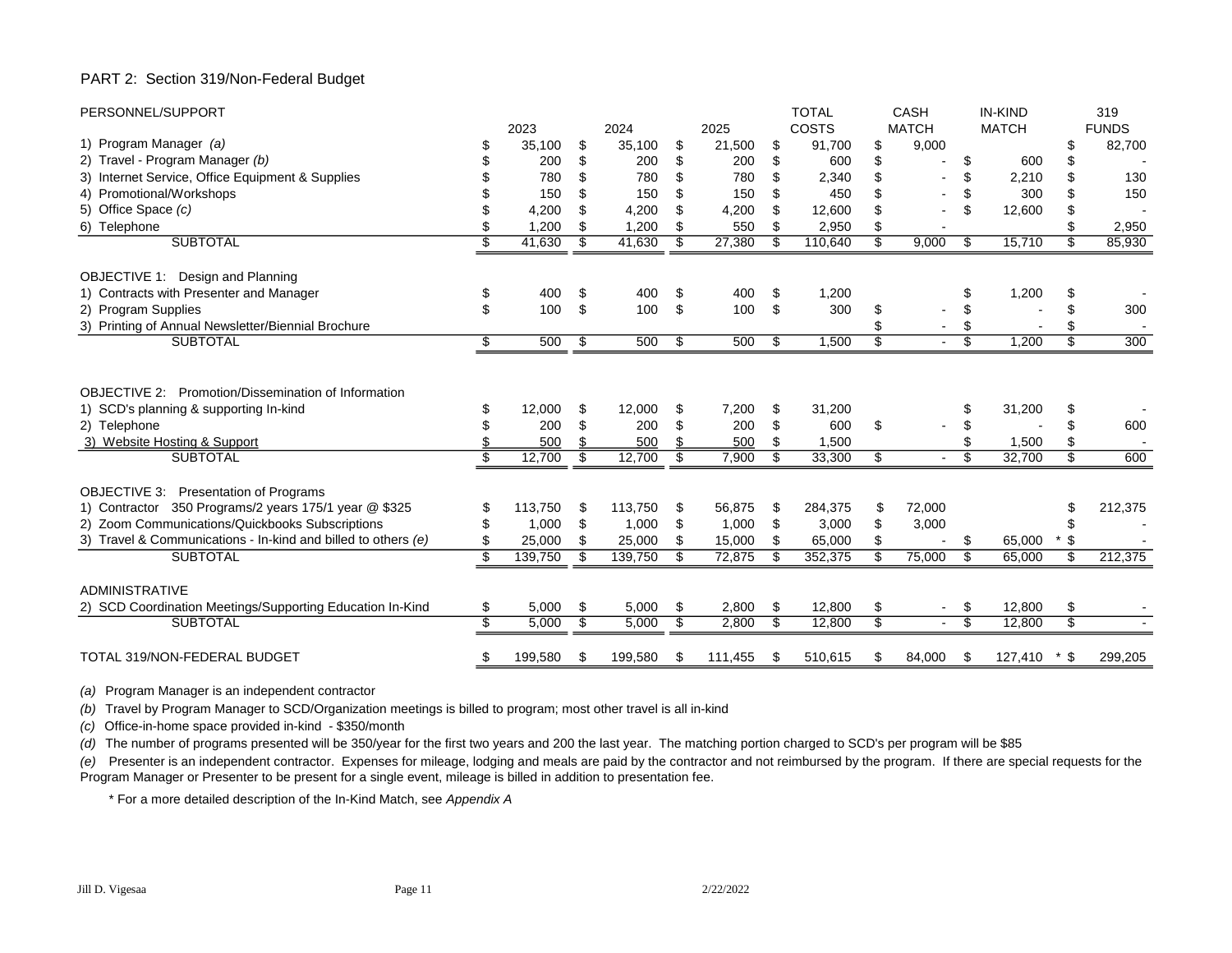### *Appendix A*

### DESCRIPTION OF IN-KIND SUPPORT PROVIDED TO PROJECT "TREES"

### PERSONNEL/SUPPORT

### 2) Travel – Program Manager

The Program Manager occasionally travels on behalf of the "TREES" program with a personal vehicle. This mileage is not billed to the program but is considered as in-kind. The monthly value of this in-kind is based on \$ .56/mile and is an estimated in-kind contribution of \$500 per year for year 1 and 2.

### 5) Office Space

The Program Manager coordinates the "TREES" Programs from an office in home. The value of the office space and the necessary Internet Service are provided as in-kind support. The value is determined to be \$350/month for office space or a total of \$4200 per year.

OBJECTIVE 2: Promotion/Dissemination of Information

1) SCD's Planning & Supporting In-Kind

The "TREES" programs are supported by in-kind from sponsoring Soil Conservation Districts. This includes the time spent by the SCD Board Members to review and take action regarding their commitment to sponsor programs. It also includes the SCD Office Personnel time for all aspects of sponsoring the programs, from contacting the schools, setting up the schedules to attending the programs.

OBJECTIVE 3: Presentation of Programs

3) Travel – In-kind and billed to others

The presenter for the "TREES" programs (Contractor Tom Gibson) is paid on a per program basis and expenses for mileage, lodging and meals while traveling are paid on his own. These amounts are considered to be in-kind since they are not paid directly by the grant.

This is calculated by using actual amounts for lodging, mileage at \$.56/mile and meals based on state rates. The presenter (Tom Gibson) prepares a monthly report of his travel expenses, which is submitted to the Manager and documented. The estimated amounts included in this grant are reflective of previous years (not counting the recent years impacted by Covid).

|               | 2016-2017 | 2017-2018 | 2018-2019 |
|---------------|-----------|-----------|-----------|
| Lodging       | 5.000     | 5,500     | 2,000     |
| Meals         | 3.000     | 3.500     | .000      |
| Mileage       | \$12,000  | \$12.500  | 7,000     |
| <b>TOTALS</b> | \$20,000  | \$21,500  | \$10,000  |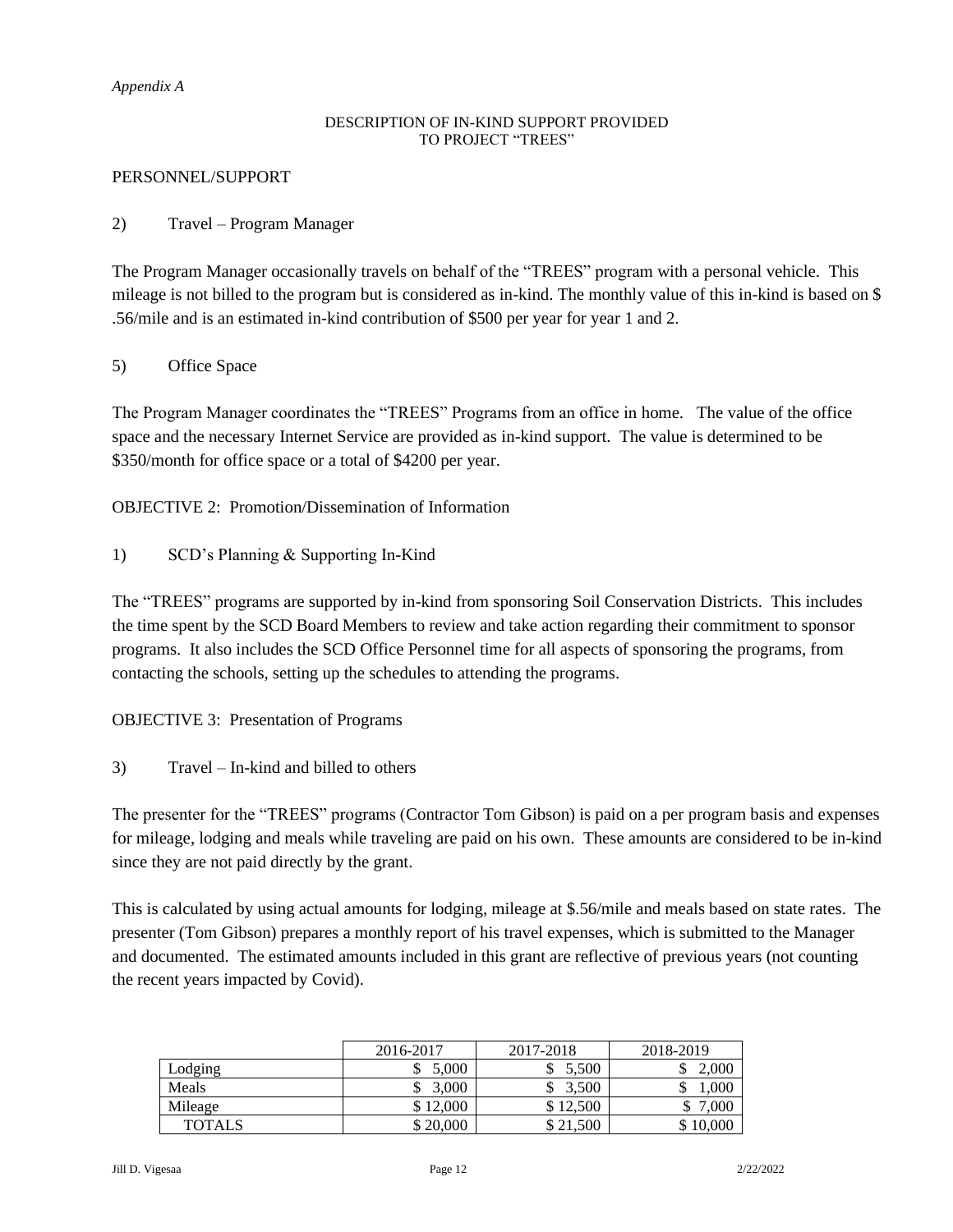| <b>COUNTY</b><br><b>Barnes County</b> | <b>SCHOOL</b><br><b>Washington Elementary</b><br>Barnes Co Eco Ed<br>Jefferson Elementary<br>Maple Valley - Oriska<br>Maple Valley - Buffalo | <b>PROGRAMS</b><br>3<br>$\mathbf{1}$<br>4 | <b>STUDENTS</b><br>280<br>96 | <b>COUNTY</b><br><b>Burke County</b> | <b>SCHOOL</b><br><b>Bowbells</b> | PROGRAMS<br>$\overline{2}$ | <b>STUDENTS</b><br>159 |
|---------------------------------------|----------------------------------------------------------------------------------------------------------------------------------------------|-------------------------------------------|------------------------------|--------------------------------------|----------------------------------|----------------------------|------------------------|
|                                       |                                                                                                                                              |                                           |                              |                                      |                                  |                            |                        |
|                                       |                                                                                                                                              |                                           |                              |                                      | Lignite/ Burke Central           | $\mathbf{1}$               | 49                     |
|                                       |                                                                                                                                              |                                           | 325                          |                                      | Powers Lake                      | $\overline{2}$             | 174                    |
|                                       |                                                                                                                                              | $\mathbf{1}$                              | 70                           | <b>Grand Forks</b>                   | Kelly                            | 5                          | 380                    |
|                                       |                                                                                                                                              | $\mathbf{1}$                              | 63                           | <b>Traill County</b>                 | Hatton                           | $\overline{2}$             | 250                    |
|                                       | Litchville-Marion                                                                                                                            | $\overline{2}$                            | 83                           |                                      | Hillsboro                        | $\overline{2}$             | 123                    |
|                                       | Barnes Co Eco Ed                                                                                                                             | $\mathbf{1}$                              | 31                           | <b>Morton County</b>                 | Flasher                          | $\overline{2}$             | 27                     |
|                                       | St. Cates                                                                                                                                    | $\overline{2}$                            | 122                          |                                      | St. Anthony/Little Heart         | $\mathbf{1}$               | 117                    |
|                                       | <b>Barnes County North</b>                                                                                                                   | $\overline{2}$                            | 107                          |                                      | <b>Sweet Briar</b>               | $\mathbf{1}$               | 74                     |
| Griggs/Steele                         | Griggs/Steele Eco Ed                                                                                                                         | $\mathbf{1}$                              | 112                          |                                      | <b>Prairie View</b>              | $\overline{2}$             | 190                    |
| <b>Foster County</b>                  | Juanita Lake Eco-Ed                                                                                                                          | $\mathbf{1}$                              | 85                           |                                      | Roosevelt                        | $\mathbf{1}$               | 48                     |
| <b>Cass County</b>                    | <b>Central Cass</b>                                                                                                                          | 8                                         | 228                          |                                      | Glen Ullin                       | $\overline{2}$             | 112                    |
| Western SCD                           | <b>Heart River</b>                                                                                                                           | 3                                         | 307                          |                                      | Hebron                           | $\overline{2}$             | 194                    |
|                                       | South Heart                                                                                                                                  | 3                                         | 93                           |                                      | Mary Stark                       | $\mathbf{1}$               | 65                     |
|                                       | <b>Trinity East</b>                                                                                                                          | 3                                         | 136                          |                                      | St. Joseph's                     | $\mathbf{1}$               | 90                     |
|                                       | <b>Trinity West</b>                                                                                                                          | 3                                         | 240                          |                                      | Christ the King                  | $\mathbf{1}$               | 72                     |
|                                       | <b>Water Festival</b>                                                                                                                        | 14                                        | 280                          | Kidder County                        | Steele Elementary                | $\overline{2}$             | 80                     |
| <b>Rolette County</b>                 | Dunseith                                                                                                                                     | $\overline{2}$                            | 84                           | North McHenry                        |                                  |                            |                        |
|                                       | Rolette                                                                                                                                      | 3                                         | 326                          | County                               | <b>TGU Granville</b>             | $\overline{2}$             | 125                    |
| <b>Cass County</b>                    | Kennedy                                                                                                                                      | $\mathbf{1}$                              | 114                          |                                      | <b>TGU Towner</b>                | $\overline{2}$             | 107                    |
|                                       | <b>Bennett</b>                                                                                                                               | 5                                         | 382                          | <b>Burleigh County</b>               | St Mary's                        | 5                          | 244                    |
| <b>Traill County</b>                  | Peter Boe Jr. Elementary                                                                                                                     | $\mathbf{1}$                              | 40                           |                                      | Northridge                       | 6                          | 215                    |
| <b>Cass County</b>                    | Oak Grove                                                                                                                                    | 5                                         | 239                          |                                      | Miller                           | 3                          | 128                    |
| West McLean                           | Max                                                                                                                                          | $\overline{2}$                            | 101                          |                                      | Brentwood                        | $\mathbf{1}$               | 46                     |
| Nelson                                | Lakota                                                                                                                                       | $\overline{2}$                            | 105                          |                                      | Grimsrud                         | 5                          | 175                    |
|                                       | Dakota Prairie                                                                                                                               | $\overline{2}$                            | 171                          |                                      | St. Anne's                       | 3                          | 236                    |
| <b>Grand Forks</b>                    | Winship                                                                                                                                      | 3                                         | 147                          |                                      | Northridge                       | 6                          | 272                    |
|                                       | Midway                                                                                                                                       | $\overline{2}$                            | 157                          |                                      | Sunrise                          | 14                         | 688                    |
|                                       | Northwood                                                                                                                                    | $\overline{2}$                            | 96                           |                                      | Centennial                       | 10                         | 295                    |
|                                       | Emerado                                                                                                                                      | $\overline{2}$                            | 147                          |                                      | Roosevelt                        | 5                          | 214                    |
|                                       | Wilder                                                                                                                                       | $\overline{2}$                            | 50                           |                                      | Liberty                          | 3                          | $\boldsymbol{6}$       |
| <b>Mouse River</b>                    | Newburg                                                                                                                                      | $\overline{2}$                            | 86                           |                                      | Myhre                            | $\mathbf{1}$               | 11                     |
|                                       | Westhope                                                                                                                                     | $\overline{2}$                            | 155                          |                                      | Manning                          | $\overline{2}$             | 63                     |
| <b>Grand Forks</b>                    | St. Michaels                                                                                                                                 | $\overline{2}$                            | 281                          |                                      | Apple Creek                      | $\overline{2}$             | 54                     |
|                                       | Thompson                                                                                                                                     | $\overline{2}$                            | 142                          |                                      | Prairie Rose                     | 6                          | 298                    |
|                                       | South Middle                                                                                                                                 | $\mathbf{1}$                              | 42                           |                                      | Murphy                           | 6                          | 459                    |
|                                       | Lewis & Clark                                                                                                                                | 4                                         | 191                          |                                      | Moses                            | 6                          | 298                    |
|                                       | <b>Holy Family</b>                                                                                                                           | $\overline{2}$                            | 242                          |                                      | Pioneer                          | 6                          | 274                    |
|                                       | New Testiment Baptist -                                                                                                                      |                                           |                              |                                      | Sterling                         | $\overline{2}$             | 148                    |
|                                       | Larimore                                                                                                                                     | $\mathbf{1}$                              | 209                          |                                      | Menoken                          | $\overline{2}$             | 122                    |
| Ransom County                         | Enderlin                                                                                                                                     | $\mathbf{1}$                              | 26                           |                                      | Will Moore                       | $\overline{2}$             | 542                    |
|                                       | Lisbon                                                                                                                                       | $\mathbf{1}$                              | 103                          |                                      | Solheim                          | $\overline{2}$             | 122                    |
|                                       | Ft. Ransom                                                                                                                                   | $1\,$                                     | 63                           |                                      | Miller                           | 6                          | 708                    |
| <b>Grand Forks</b>                    | Manvel                                                                                                                                       | $\overline{2}$                            | 304                          | <b>Ward County</b>                   | <b>Washington Elementary</b>     | $\overline{2}$             | 148                    |
|                                       | Schroeder Middle                                                                                                                             | $\overline{2}$                            | 112                          |                                      | <b>McKinley</b>                  | $\overline{2}$             | 150                    |
|                                       | Century                                                                                                                                      | 5                                         | 465                          |                                      | South Prairie                    | $\overline{2}$             | 433                    |
|                                       | Ben Franklin                                                                                                                                 | 5                                         | 221                          |                                      | Longfellow                       | $\overline{2}$             | 72                     |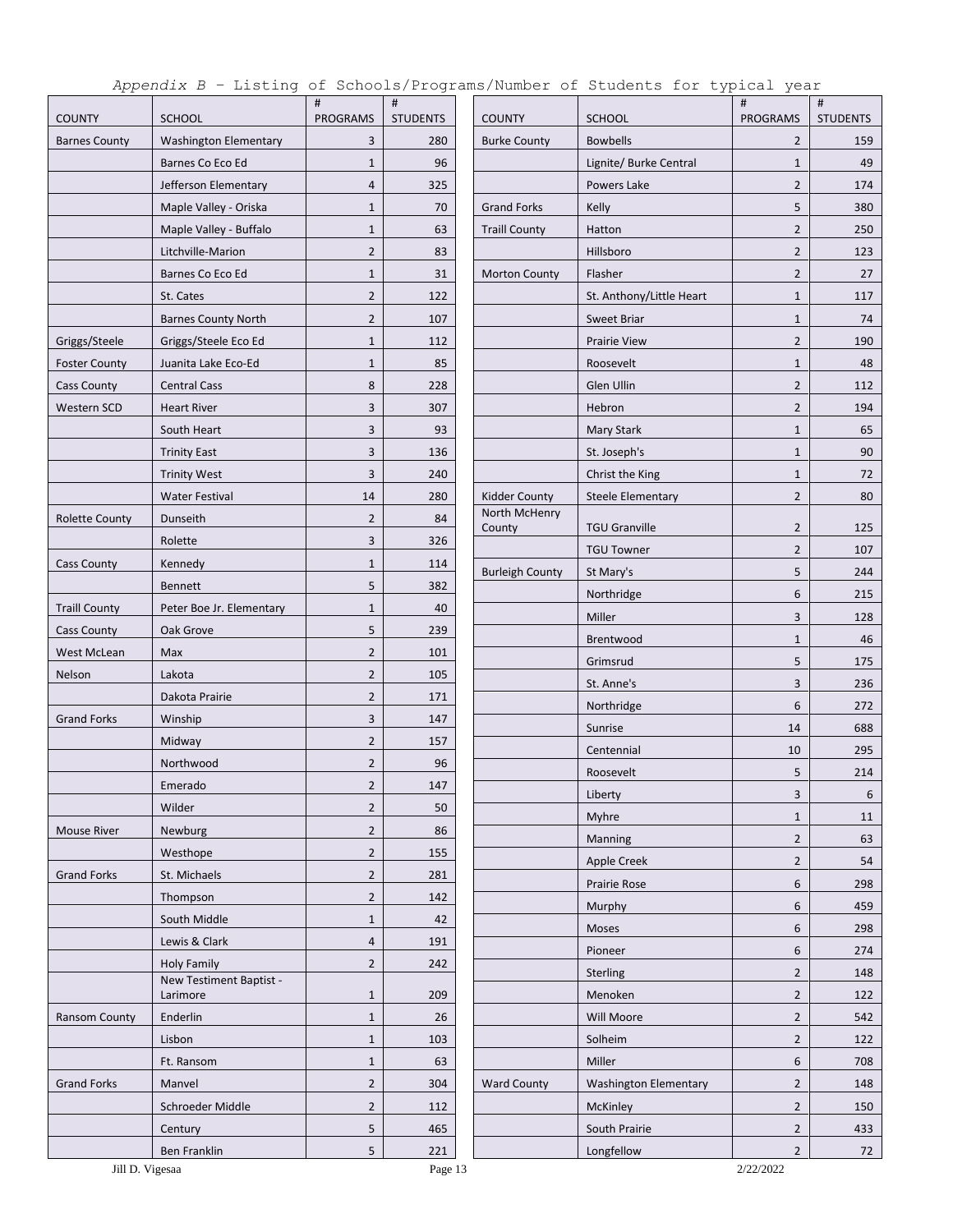| <b>COUNTY</b>          | <b>SCHOOL</b>                   | #<br><b>PROGRAMS</b> | #<br><b>STUDENTS</b> | <b>COUNTY</b>                              | <b>SCHOOL</b>                | $\#$<br><b>PROGRAMS</b> | #<br><b>STUDENTS</b> |
|------------------------|---------------------------------|----------------------|----------------------|--------------------------------------------|------------------------------|-------------------------|----------------------|
|                        | <b>Bel Air</b>                  | $\overline{2}$       | 120                  |                                            | Hankinson                    | $\mathbf{1}$            | 77                   |
|                        | Bell                            | $\overline{2}$       | 319                  |                                            | Lidgerwood                   | $\mathbf{1}$            | 87                   |
|                        | Dakota Elementary               | $\overline{2}$       | 87                   |                                            | Campbell                     | $\mathbf{1}$            | 24                   |
|                        | <b>Bishop Ryan</b>              | $\mathbf{1}$         | 25                   |                                            | Richland 44                  | $\overline{2}$          | 113                  |
| <b>Pierce County</b>   | <b>Ely Elementary</b>           | $\mathbf{1}$         | 20                   | <b>Mercer County</b>                       | Beulah                       | 3                       | 54                   |
|                        | Little Flower                   | $\overline{2}$       | 148                  |                                            | <b>Beulah Middle</b>         | $\overline{2}$          | 119                  |
| <b>Towner County</b>   | North Star - Cando              | $\overline{2}$       | 250                  | Morton                                     | <b>Water Festival</b>        | $\overline{7}$          | 72                   |
|                        | Cando Living Center             | $\mathbf{1}$         | 51                   | <b>Western Stark</b>                       | <b>Belfield</b>              | $\overline{2}$          | 39                   |
| <b>Ramsey County</b>   | <b>Central Middle School</b>    | $\overline{2}$       | 255                  | <b>Golden Valley</b>                       | Beach                        | $\mathbf{1}$            | 95                   |
|                        | Sweetwater                      | 5                    | 256                  |                                            | Golva                        | $\overline{2}$          | 90                   |
| <b>Ward County</b>     | <b>Bishop Ryan</b>              | $\mathbf{1}$         | 175                  |                                            | Wibaux                       | $\overline{2}$          | 179                  |
|                        | Sunnyside                       | $\overline{2}$       | 151                  | <b>Western Stark</b>                       | Hope Christian Academy       | $\overline{2}$          | 93                   |
|                        | Roosevelt                       | $\mathbf{1}$         | 22                   |                                            | Roosevelt                    | $\overline{2}$          | 157                  |
| <b>Cavalier County</b> | St. Alphonsus                   | $\mathbf{1}$         | 34                   |                                            | Lincoln                      | 6                       | 406                  |
|                        | Munich                          | $\overline{2}$       | 67                   | <b>Wells County</b>                        | Fessenden-Bowdon             | $\overline{2}$          | 183                  |
| <b>Walsh County</b>    | Minto                           | $\overline{2}$       | 253                  |                                            | Harvey                       | $\overline{2}$          | 94                   |
|                        | Fordville                       | $\overline{2}$       | 144                  | <b>Bottineau</b>                           | <b>Water Festival</b>        | $\overline{4}$          | 18                   |
|                        | Granfton - Century              | $\mathbf{1}$         | 151                  | <b>Stutsman County</b>                     | <b>Washington Elementary</b> | $\mathbf{1}$            | 88                   |
|                        | <b>Grafton - Central Middle</b> | $\mathbf{1}$         | 93                   |                                            | <b>Hillcrest SDA School</b>  | $\mathbf{1}$            | 63                   |
|                        | Park River                      | $\overline{2}$       | 89                   |                                            | Anne Carlson School          | $\mathbf{1}$            | 88                   |
| <b>Foster County</b>   | Carrington                      | 5                    | 288                  |                                            | St. John's                   | $\overline{2}$          | 42                   |
|                        | Grant & Roosevelt               |                      |                      |                                            | Roosevelt                    | $\mathbf{1}$            | 37                   |
| <b>Grant County</b>    | Elementary                      | $\mathbf{1}$         | 40                   | <b>McIntosh County</b>                     | Ashley                       | $\overline{2}$          | 28                   |
|                        | Grant Co. Junior High           | $\mathbf{1}$         | 25                   |                                            | Zeeland                      | $\overline{2}$          | 136                  |
|                        | <b>Prairie Learning Center</b>  | $\mathbf{1}$         | 15                   |                                            | Wishek                       | $\overline{2}$          | 101                  |
| Bowman-Slope           | Rhame                           | $\overline{2}$       | 259                  | <b>Wild Rice</b>                           | Sargent Central              | $\overline{2}$          | 81                   |
|                        | Bowman                          | $\overline{2}$       | 70                   |                                            | Milnor                       | $\mathbf{1}$            | 294                  |
|                        | Scranton                        | $\overline{2}$       | 214                  |                                            | North Sargent                | $\mathbf{1}$            | 89                   |
| Slope-Hettinger        | Hettinger                       | $\overline{2}$       | 128                  | <b>Cass County</b>                         | Carl Ben Eielson             | 6                       | 89                   |
|                        | Mott                            | $\overline{2}$       | 250                  |                                            | Clara Barton                 | 6                       | 573                  |
| <b>Adams County</b>    | New England                     | $\overline{2}$       | 86                   | <b>Grand Forks</b>                         | Water Festival - Dakota      |                         |                      |
| <b>Oliver County</b>   | Center                          | $\mathbf{1}$         | 129                  | County                                     | Science                      | 8                       | 80                   |
| LaMoure County         | Kulm                            | $\mathbf{1}$         | 27                   | <b>Cass County</b>                         | <b>Central Cass</b>          | 6                       | 127                  |
|                        | Edgeley                         | $\mathbf{1}$         | 33                   |                                            | Kindred Elementary           | 5                       | 231                  |
|                        | Willowbank                      | $\mathbf{1}$         | 80                   | <b>Traill County</b><br><b>Grand Forks</b> | Central Valley - Buxton      | $\overline{2}$          | 121                  |
|                        | Fairview                        | $\mathbf{1}$         | 39                   | County                                     | <b>Viking</b>                | 5                       | 314                  |
|                        | LaMoure                         | $\mathbf{1}$         | 22                   | <b>Cass County</b>                         | Northern Cass                | $\overline{4}$          | 296                  |
| Logan County           | Gackle                          | $\overline{2}$       | 158                  |                                            | South Elementary             | 3                       | 150                  |
| <b>Richland County</b> | <b>Breckinridge Elementary</b>  | $\mathbf{1}$         | 33                   |                                            | Dakota Montessori            | $\overline{2}$          | 162                  |
|                        | Rothsay                         | $\mathbf{1}$         | 62                   |                                            | Bennett                      | $\overline{4}$          | 47                   |
|                        | <b>Circle of Nations</b>        | $\mathbf{1}$         | 41                   |                                            | <b>Horace Elementary</b>     | 5                       | 127                  |
|                        | St. John's                      | $\overline{2}$       | 169                  |                                            | Harwood                      | 5                       | 205                  |
|                        | St. Mary's                      | $\mathbf{1}$         | 90                   |                                            | Kennedy                      | $\mathbf{1}$            | 119                  |
|                        | <b>Central Elementary</b>       | $\overline{2}$       | 215                  |                                            |                              |                         |                      |
|                        | Fairmount                       | $\mathbf{1}$         | 47                   |                                            | <b>TOTAL</b>                 | 458                     | 27134                |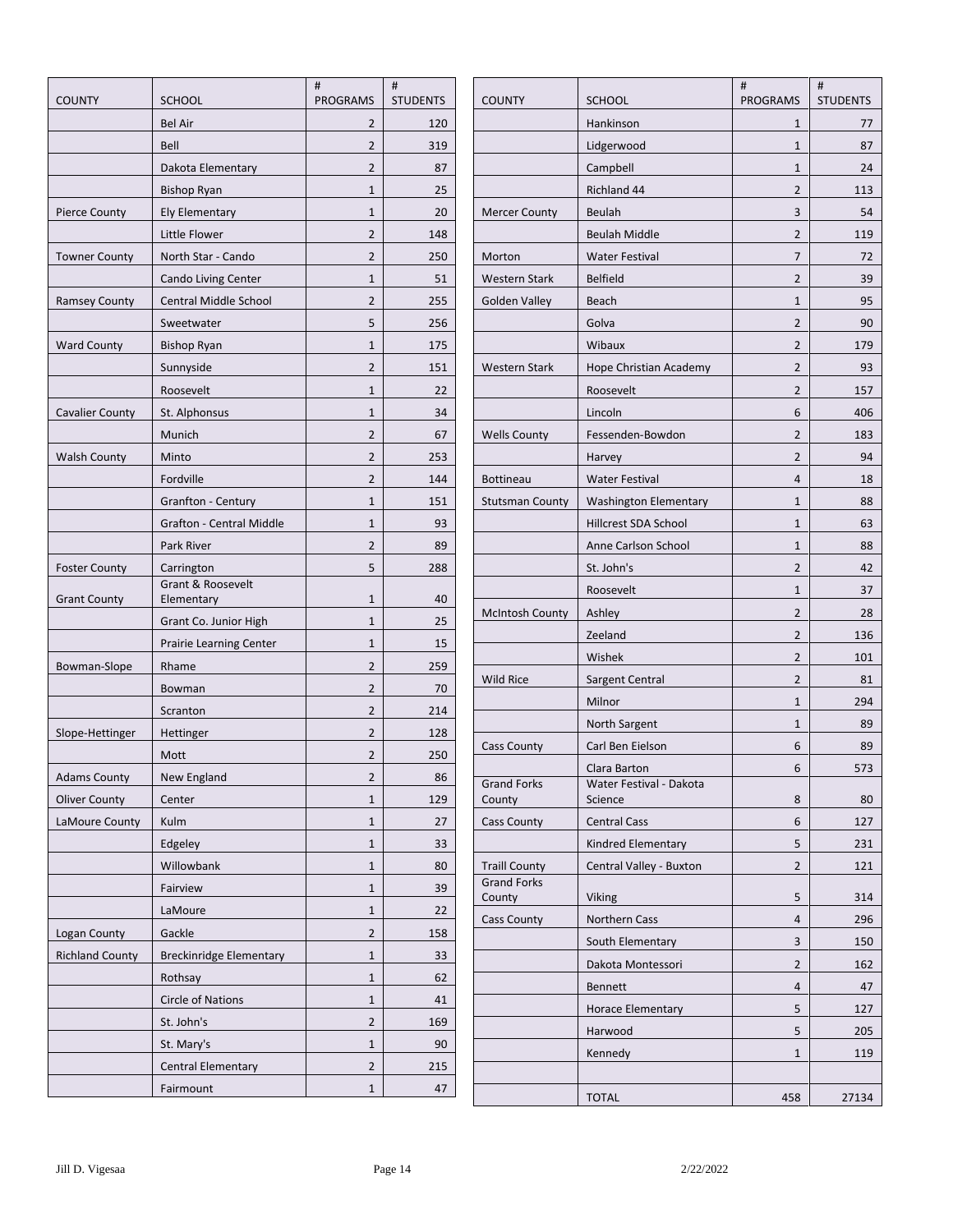### *Appendix C*

# Foster County Soil Conservation District – Project TREES Cash Match Funds Support by County July 2017 through June 2018

|                                   | Jul '17 - Jun 18 |
|-----------------------------------|------------------|
|                                   |                  |
| <b>Adams County SCD</b>           | 150.00           |
| <b>Barnes County SCD</b>          | 1,050.00         |
| Bowman-Slope SCD                  | 525.00           |
| <b>Burke County SCD</b>           | 450.00           |
| <b>Burleigh County SCD</b>        | 8,775.00         |
| <b>Cass County SCD</b>            | 12,150.00        |
| <b>Cavalier County SCD</b>        | 300.00           |
| <b>Eddy County SCD</b>            | 75.00            |
| <b>Foster County SCD</b>          | 450.00           |
| Golden Valley SCD                 | 225.00           |
| <b>Grand Forks County SCD</b>     | 4,575.00         |
| Griggs County SCD                 | 37.50            |
| Kidder County SCD                 | 300.00           |
| <b>LaMoure County SCD</b>         | 375.00           |
| <b>Logan County SCD</b>           | 300.00           |
| <b>McIntosh County SCD</b>        | 300.00           |
| <b>Morton County SCD</b>          | 1,500.00         |
| <b>Mouse River SCD</b>            | 300.00           |
| <b>Nelson County SCD</b>          | 375.00           |
| North Central SCD                 | 450.00           |
| North Dakota Association of SCD's | 1,700.00         |
| Pembina County SCD                | 900.00           |
| Pierce County SCD                 | 225.00           |
| <b>Ramsey County SCD</b>          | 600.00           |
| <b>Richland County SCD</b>        | 900.00           |
| Slope-Hettinger SCD               | 300.00           |
| <b>Steele County SCD</b>          | 37.50            |
| <b>Traill County SCD</b>          | 150.00           |
| <b>Turtle Mountain SCD</b>        | 150.00           |
| Ward County SCD                   | 975.00           |
| West McLean SCD                   | 300.00           |
| <b>Western Soil Conservation</b>  | 1,800.00         |
| Wild Rice SCD                     | 225.00           |
| Wilkin County SWCD                | 300.00           |
| <b>TOTAL</b>                      | 41.225.00        |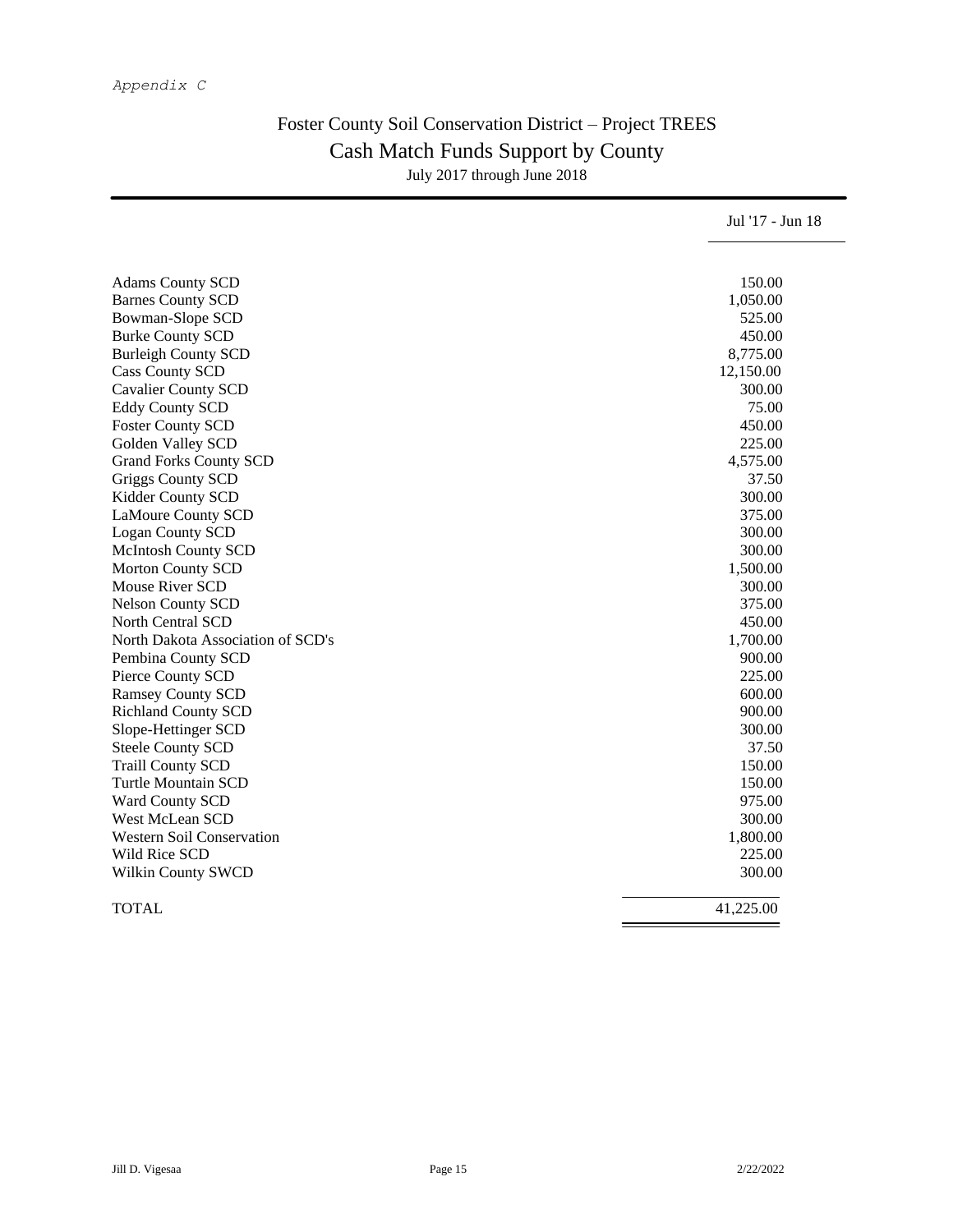#### *Appendix D*

# *DESCRIPTION OF PROGRAMS PRESENTED BY TOM GIBSON*

### PROGRAMS IA AND IB

#### Ia Pete Bogg and the Amazing Water Machine

Designed for the K-3rd grade levels, this program begins the process of teaching students about the value of water in our lives. This knowledge and appreciation is the basis for future education about conservation and the impact of pollution. Pete Bogg is a cowboy who teaches the students about what can happen to water as it flows along a river. Examples of both point source and non-point source pollution are given (utilizing urban runoff, municipal waste and livestock waste runoff scenarios), which enter the river (a glass of water) and cause pollution (food coloring drops). Students are asked to give examples of what could be done to protect and conserve our water. The presenter



also gives examples. A small-scale distiller powered by a Bunsen burner it used to demonstrate and describe the water cycle to the students.

K-3rd Grade—30 Minutes in Length.



Ib "Water You Doing?"

This program is also designed for K-3 grade audiences and builds a broad basis for appreciation of why caring for our water resources is so important. Taking us back to the early 1800's with a historical perspective, a shy German immigrant "Gunnar" portrays the captivating struggle to obtain a good, clean constant source of water in the everyday life of the settler. He shares the intense feeling of the early settlers as they sought to protect and preserve their water resources. Those were the days of the TRUE reduce, reuse and recycle. As the younger students begin to grasp the fact that life without water

could not be possible, they are ready for the next step in learning more about personal responsibility and the higher level learning concepts of NPS pollution. K-3 Grade Levels—30 Minutes in Length.

### PROGRAM II

The was the first program developed by Independent Contractor Tom Gibson, prior to the NPS Grant. Entertaining for any age group, Sam Ting is a Norwegian who gets all dressed up to come and tell his American friends about the Weasel family. Utilizing good 'ol Norwegian humor, Sam teaches about adaptations and habitat of wildlife and closes with a high impact example of how non-point or point source pollution can affect wildlife and human resources. Students are left with the thought that humans must be responsible in the wise use of our natural resources.



K-12th Grade & Adult—60 Minutes in Length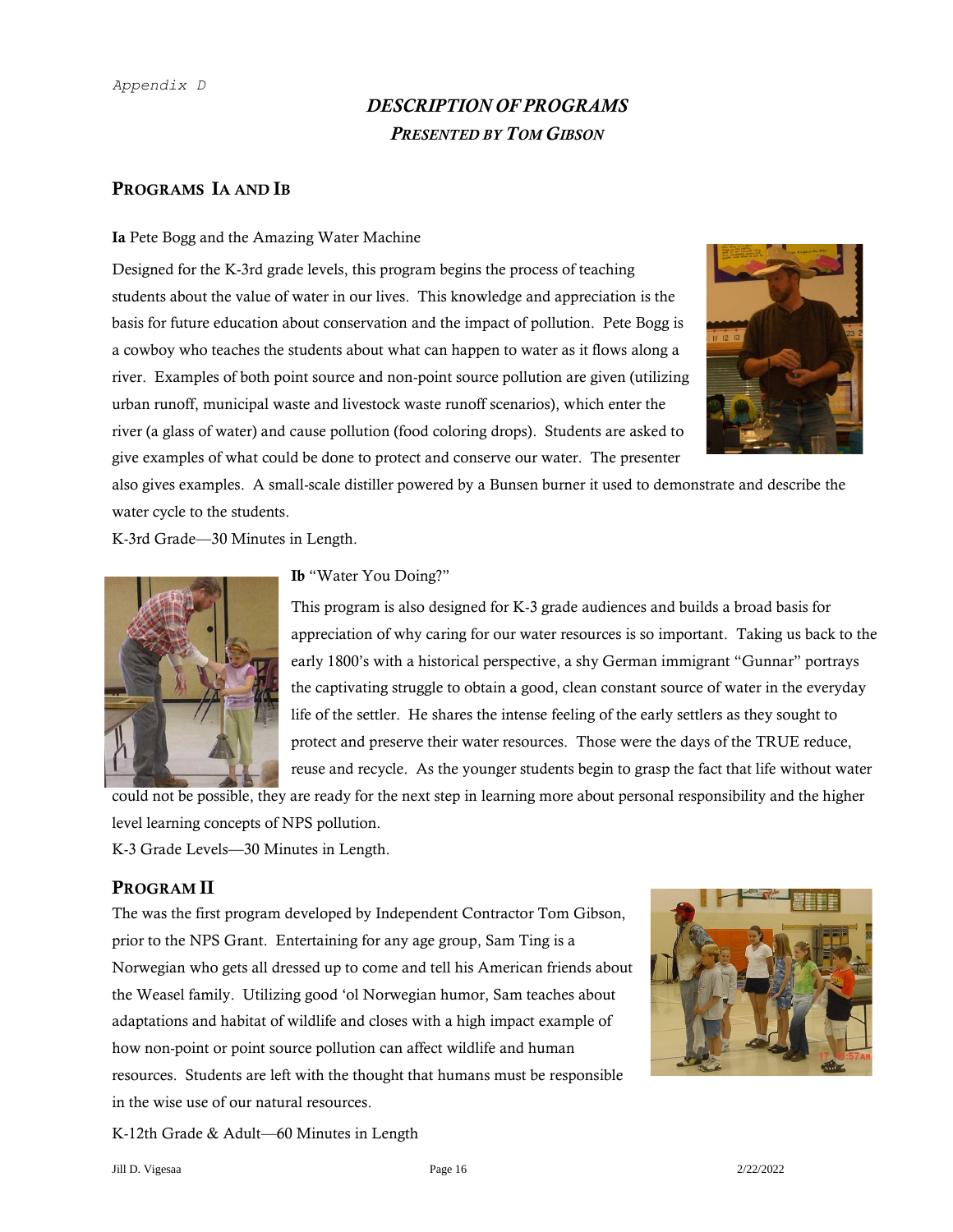### PROGRAMS IIIA AND IIIB



Designed for the 4th-6th grade levels, these programs have a game show format with host "Darin Ewe" awarding the students with "Conservation Bucks" for correct natural resource answers/decisions and "Common Cents" the incorrect choices or answers. The questions deal with a wide range of natural resource issues including wetlands and non-point source pollution. These programs are a perfect fit for the NPS Management Plan which encourages instruction in resource management including human, financial, soil, water, plant, animal, air

and culture. There are currently two separate versions of this high energy, motivating and highly requested program. 4-6 Grade Levels—50 Minutes in Length

### PROGRAM IV - "TRAVELING WITH LEWIS & CLARK"

The newest program in the series was developed to tie the natural resource message into a huge effort in the schools to feature Lewis and Clark curriculum. In order for programs to be utilized by the schools, a connection to current learning is essential. Therefore, it was the perfect opportunity to enhance the learning of students by making them more aware of the natural resources as our early explorers saw them and further encouraging them to value and

protect them yet today. Students experience a bit of the Lewis and Clark Expedition with "George Gibson." George Gibson was one of the nine men from Kentucky enlisted in the US Army to join the Corps of Volunteers for the North Western Discovery. The program takes the audience back to March 1805 at Ft Mandan and Pvt. Gibson is out hunting. As the program progresses, the older students may be given the opportunity to interact with Pvt. Gibson and try some trading. Students are fascinated by the hands-on learning and the closing



message builds upon the previous program goals of creating a desire within students to do their part to preserve and protect the water and soil resources for ourselves and future generations.

K-3 Grade Level Program—30 minutes in length

4-6 Grade Level Program—50 minutes in length